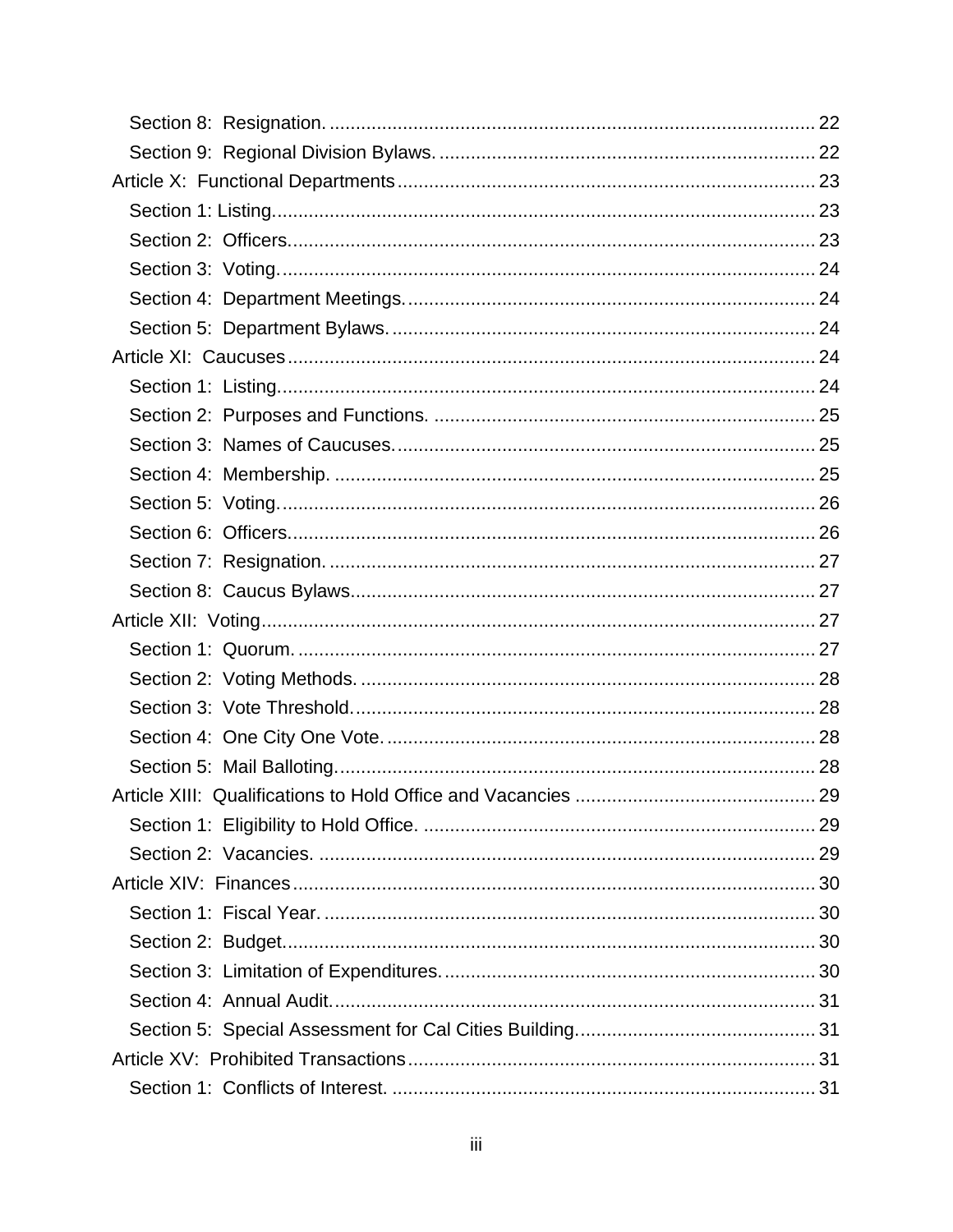| Section 3: Self-Dealing and Common Directorship Transactions 31      |  |
|----------------------------------------------------------------------|--|
|                                                                      |  |
|                                                                      |  |
|                                                                      |  |
|                                                                      |  |
|                                                                      |  |
|                                                                      |  |
|                                                                      |  |
|                                                                      |  |
|                                                                      |  |
|                                                                      |  |
|                                                                      |  |
|                                                                      |  |
|                                                                      |  |
|                                                                      |  |
|                                                                      |  |
| Section 5: Procedure for Consideration by General Assembly.  35      |  |
|                                                                      |  |
|                                                                      |  |
| Article XVIII: Establishment and Financing of Grassroots Network  36 |  |
|                                                                      |  |
|                                                                      |  |
|                                                                      |  |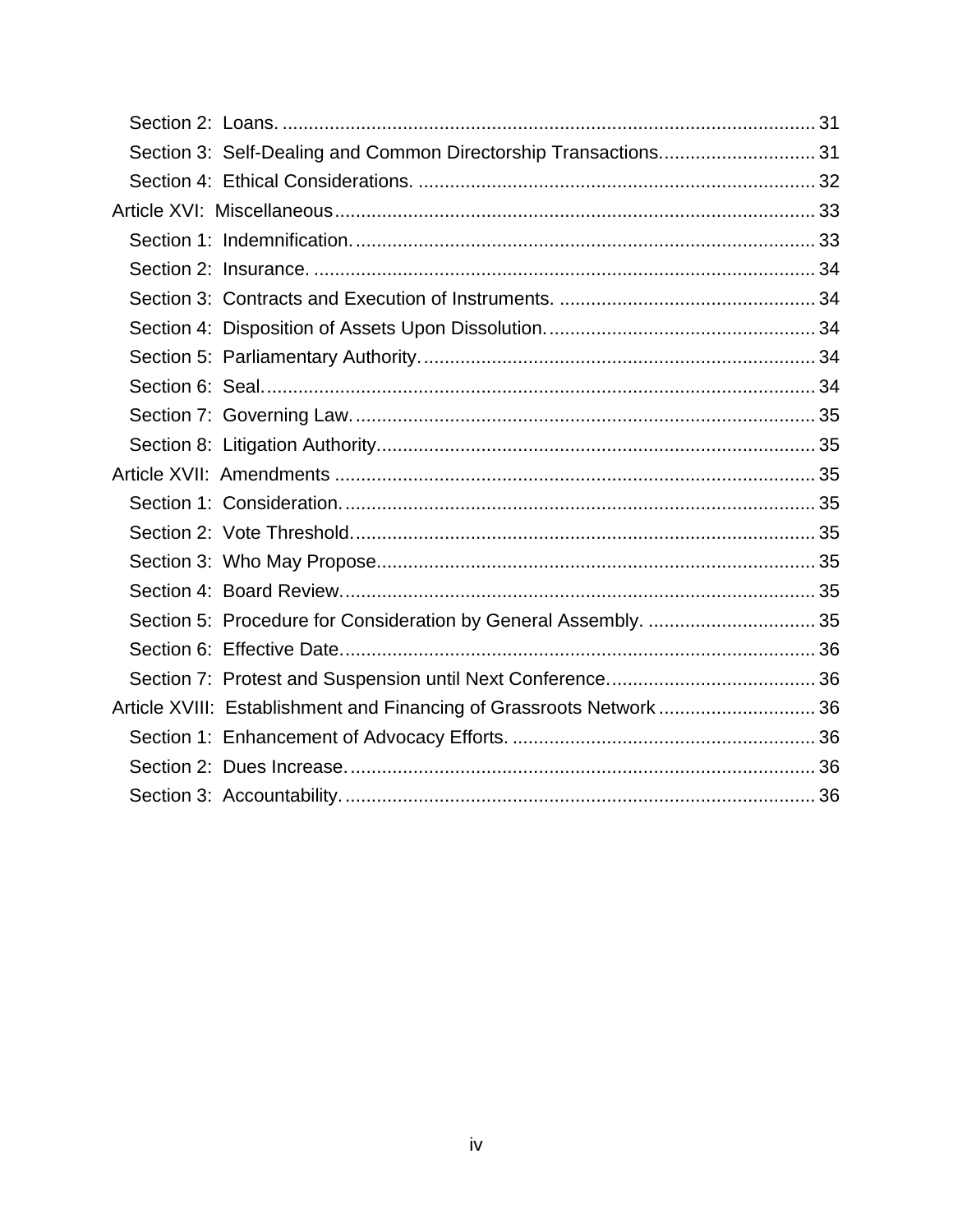## **Bylaws for the League of California Cities<sup>1</sup>**

Effective November 23, 2021

## <span id="page-4-0"></span>**Article I: General**

#### <span id="page-4-1"></span>**Section 1: Corporation Name.**

This corporation is the League of California Cities (Cal Cities).

#### <span id="page-4-2"></span>**Section 2: Offices.**

The principal office of this corporation shall be located in Sacramento, California. The Cal Cities Board of Directors (Cal Cities Board) may establish such other Cal Cities offices as it deems necessary to the effective conduct of Cal Cities programs.

#### <span id="page-4-3"></span>**Section 3: Compliance with Governing Laws.**

In all matters not specified in these bylaws, or in the event these bylaws do not comply with applicable law, the California Nonprofit Corporation Law applies.

## <span id="page-4-4"></span>**Article II: Purpose and Objectives**

#### <span id="page-4-5"></span>**Section 1: General.**

Cal Cities' purpose is to strengthen and protect local control for cities through education and advocacy to enhance the quality of life for all Californians.

#### <span id="page-4-6"></span>**Section 2: Objectives.**

Cal Cities' objectives are the following:

- (a) Advocate for legislation that results in benefits to Member Cities,
- (b) Communicate to Member Cities and the public on issues related to the general welfare of citizens in California cities,
- (c) Pursue strong intergovernmental relationships to promote the well being of California cities,

<sup>&</sup>lt;sup>1</sup> Note: All footnotes are for reference and explanation only and are not part of the bylaws text.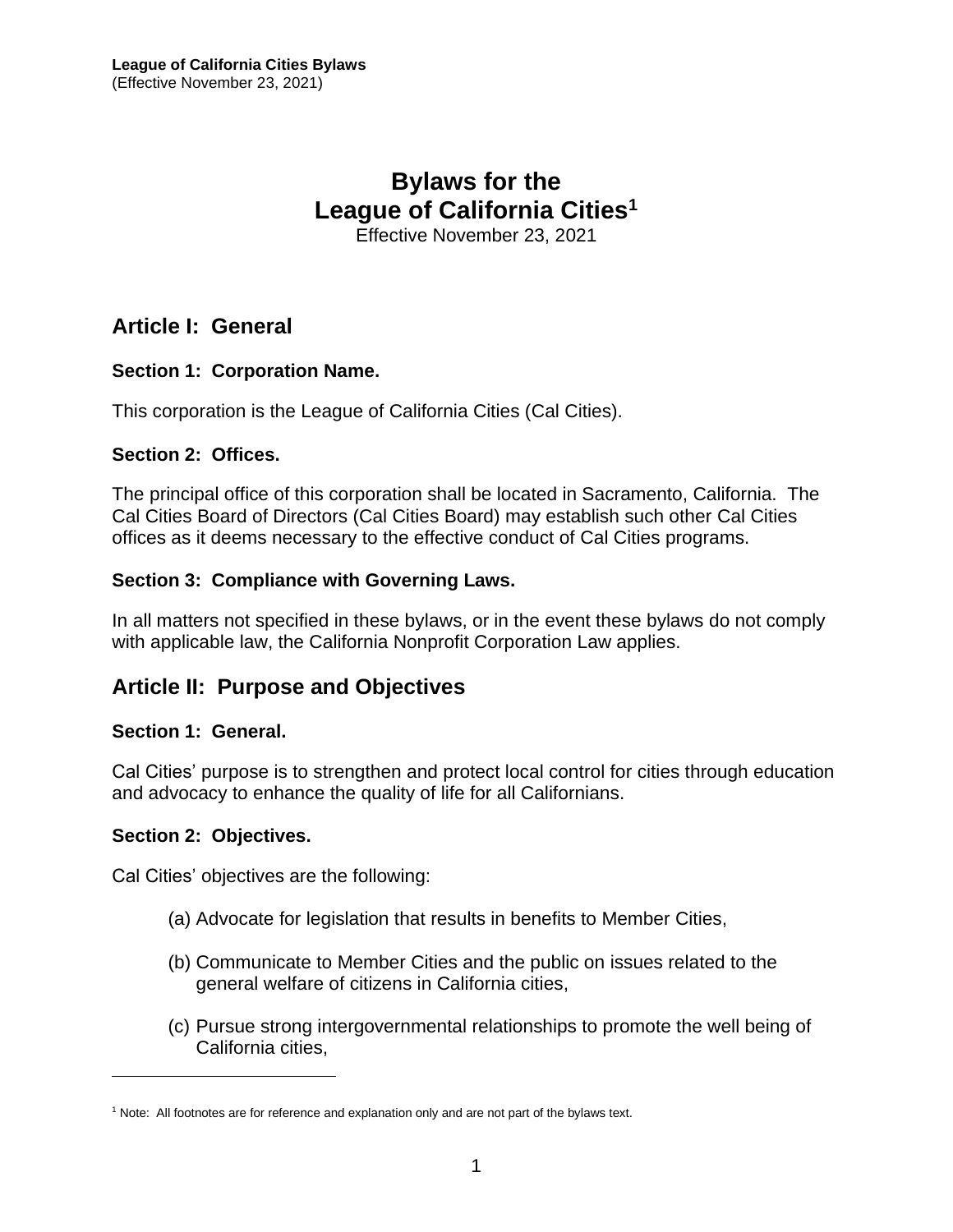- (d) Organize educational opportunities, such as conferences of city officials,
- (e) Stimulate greater public interest and more active civic consciousness as to the importance of cities in California's system of government,
- (f) Collect and disseminate information of interest to Member Cities, and
- (g) Engage the membership in a continuing analysis of the needs of Member Cities.

## <span id="page-5-0"></span>**Article III: Membership**

#### <span id="page-5-1"></span>**Section 1: Qualification.**

- (a) **Cities.** Any city, or city and county, in California may, by the payment of annual dues prescribed in Article IV, become a Member City and as such is entitled to Cal Cities services and privileges.
- (b) **Elected and Appointed Officials.** All elected and appointed officials in Member Cities are members of Cal Cities.

#### <span id="page-5-2"></span>**Section 2: Termination.**

- (a) **Grounds for Termination.** Membership is suspended or terminated whenever any of the following occurs:
	- (i) The Member City resigns by giving written notice to Cal Cities;
	- (ii) The Member City does not pay dues, fees or assessments in the amounts and terms set by the Cal Cities Board; or
	- (iii) An event occurs that makes the Member City ineligible for membership.
- (b) **Procedures for Termination.** Cal Cities shall give 15 days notice of any suspension or termination of membership and the reasons for such action, along with the opportunity to respond orally or in writing not less than five days before the effective date of the action. $2$

<sup>2</sup> *See* Cal. Corp. Code § 7341(c) (requiring termination procedures be included in bylaws and specifying what constitutes a fair and reasonable procedure).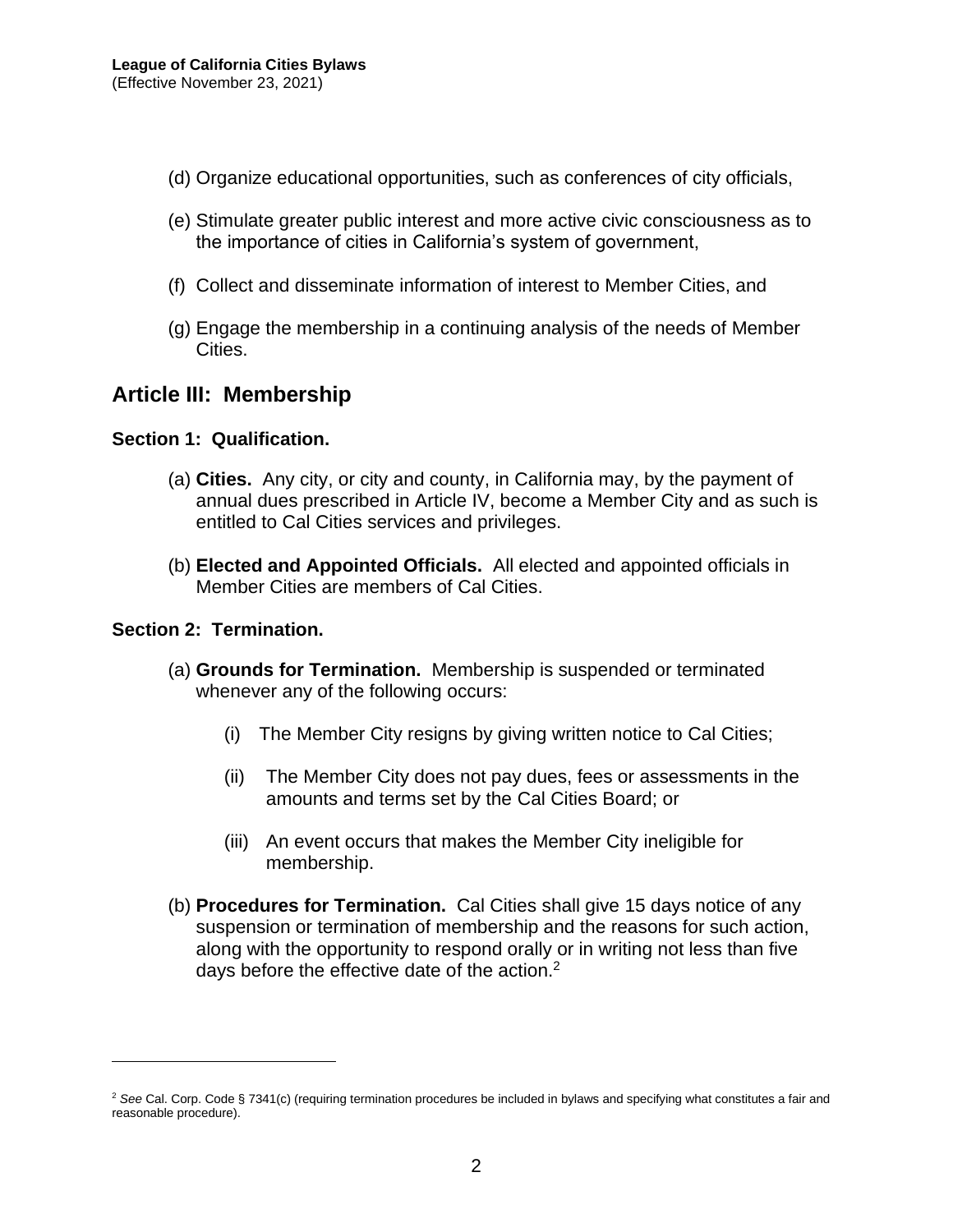#### <span id="page-6-0"></span>**Section 3: Honorary Members.**

Any person who has given conspicuous service for the improvement of city government may, by the vote of the Cal Cities Board, be granted an honorary membership in Cal Cities. All ex-presidents of Cal Cities are Honorary Members. Honorary Members as such do not have a voice or vote in any of the meetings of Cal Cities and do not have membership status in Cal Cities for purposes of state or federal laws.

#### <span id="page-6-1"></span>**Section 4: Non-Liability.**

No Member City is liable for the debts or obligations of Cal Cities.

## <span id="page-6-2"></span>**Article IV: Dues**

#### <span id="page-6-3"></span>**Section 1: Establishment.**

The Cal Cities Board establishes Cal Cities' dues annually according to city population. The population of each city is the most current population as determined by the California Department of Finance, Demographic Research Unit, or its successor agency or unit. If no successor agency or unit is named, the most current population used to determine dues shall be used to determine future dues until such time as these bylaws are amended to designate a new source for determining city population.

#### <span id="page-6-4"></span>**Section 2: Increase in Dues.**

- **(a) Board Vote Requirement.** Any increase in dues must be approved by the Cal Cities Board by a two-thirds vote. The Cal Cities Board's approval shall be accompanied by an explanation of the need for the increase, including but not limited to:
	- (i) Increases in Cal Cities' costs related to general increases in the consumer price index or other factors; and/or
	- (ii) The expansion of existing programs or initiation of new programs.
- **(b) Member City Ratification Requirement.** Any dues increase that exceeds either the "consumer price index" for the preceding twelve months or five percent (whichever is greater) requires Member City ratification. In no event, however, shall the Cal Cities Board approve a dues increase in excess of ten percent without Member City ratification.
	- **(i) "Consumer Price Index" Defined.** For purposes of this section, the consumer price index is the California consumer price index for all urban consumers calculated by the California Department of Industrial Relations or its state or federal successor.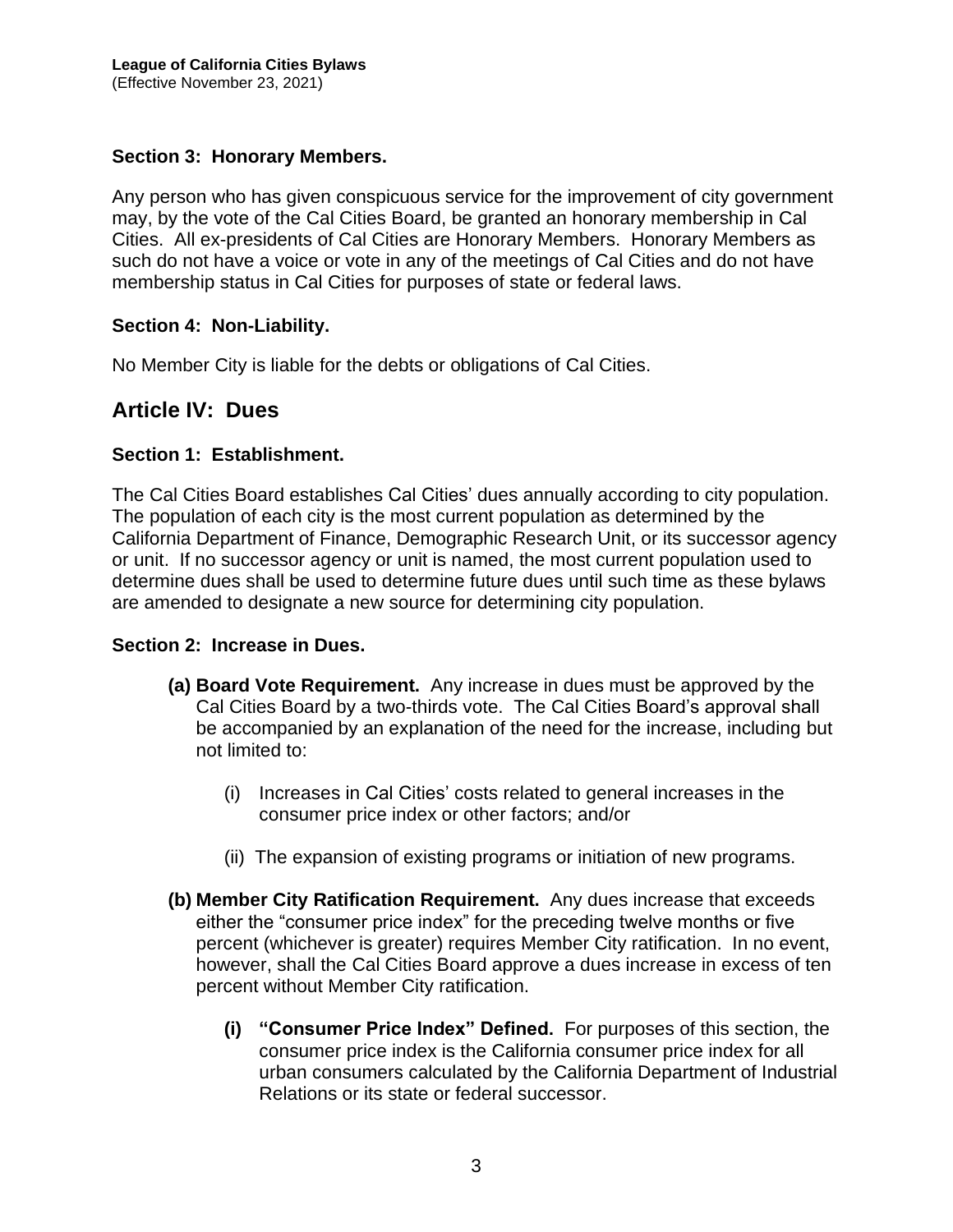- **(ii) Approval Threshold.** Member City ratification requires a majority of Member Cities casting votes.
- **(iii) Mechanism for Seeking Approval.** The ratification may occur at Cal Cities' General Assembly (see Article V) or by using the mail balloting procedure (see Article XI, section 5).
- **(c) Dues Cap.** In no event will a Member City's dues increase by more than \$5,000 per year.

#### <span id="page-7-0"></span>**Section 3: Delinquency.**

Any Member City of Cal Cities who is delinquent in dues, fees or assessments may be suspended or have that member's membership terminated as provided in Article III, section 2.

## <span id="page-7-1"></span>**Article V: Membership Meetings**

#### <span id="page-7-2"></span>**Section 1: Annual Conference.**

- **(a) Time and Place.** Cal Cities' regular Annual Conference is held at the time and place as the Cal Cities Board determines. In case of any unusual conditions or extraordinary emergency, the Cal Cities Board may, at its discretion, change the time or place of the meeting.
- **(b) Conference Program Planning.** The Cal Cities Board shall establish an Annual Conference program planning process that provides for input from representative segments of Cal Cities' membership.

#### <span id="page-7-3"></span>**Section 2: Special Meetings.**

Special meetings of Cal Cities may be called by the Cal Cities Board and shall be called by the Cal Cities Board upon the written request of five percent or more of the Member Cities.<sup>3</sup> Any written request by Member Cities shall describe the general nature of the business to be transacted and the text of any proposed resolution(s).

#### <span id="page-7-4"></span>**Section 3: City Delegates as General Assembly.**

**(a) Designation.** Each Member City may, with the approval of the city council, designate a city official as the city's designated voting delegate and, in the event that the designated voting delegate is unable to serve in that capacity,

<sup>3</sup> *See* Cal. Corp. Code § 7510 ("special meetings of members for any lawful purpose may be called by 5 percent or more of the members").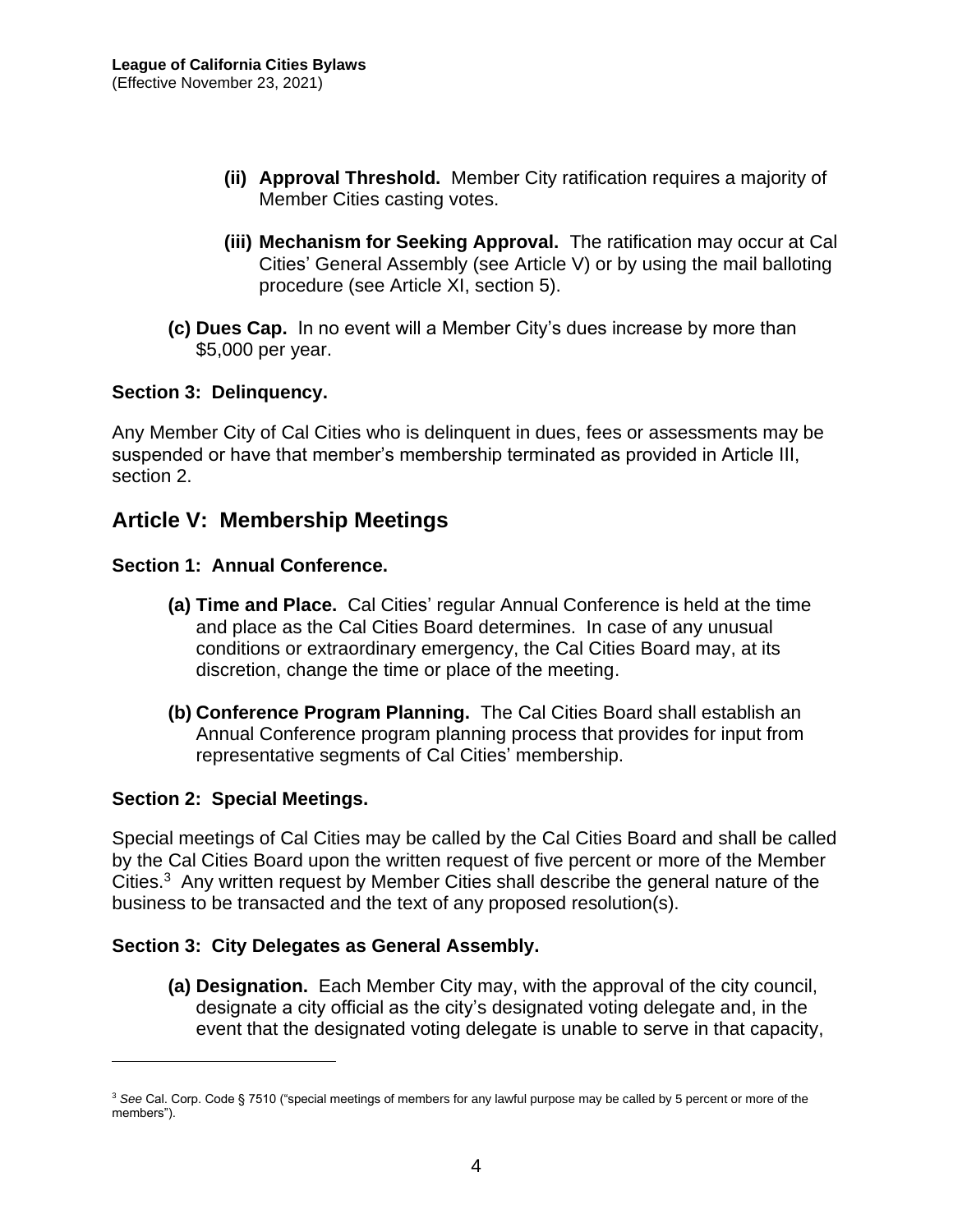up to two alternate voting delegates.

- **(b) Membership Decision-making Body.** Designated voting delegates (or their alternates) constitute Cal Cities' General Assembly.
- **(c) Registration for Annual Conference.** For General Assemblies held in conjunction with the Annual Conference, designated voting delegates must register to attend the Annual Conference.

#### <span id="page-8-0"></span>**Section 4: Notice of Meetings.**

- **(a) General.** Notice shall be given to all Member Cities of the time and place of all regular and special meetings by faxing or mailing a written notice at least fifteen days prior to each meeting, or by publishing a notice of the meeting at least two weeks prior to the meeting in an official publication of Cal Cities; provided, however, that failure to receive such notice does not invalidate any proceedings at such meeting.
- **(b) Special Notice Requirements for Special Meetings.** Any notice of the calling of a special meeting shall specify the purpose of the special meeting in such detail to enable Member Cities to determine whether they should attend. In the event a special meeting is requested by five percent or more of the Member Cities, the notice shall also set for the text of any proposed resolution(s).

#### <span id="page-8-1"></span>**Section 5: Parliamentarian.**

The Cal Cities President shall appoint a Parliamentarian to resolve procedural issues at Cal Cities' General Assembly and in Resolutions Committee meetings.

#### <span id="page-8-2"></span>**Section 6: Credentials.**

Designated voting delegates must register with the Credentials Committee. The Cal Cities President shall appoint a three-person Credentials Committee no later than the first day of the General Assembly. In case of dispute, this committee determines the right of a member to participate.

## <span id="page-8-3"></span>**Article VI: Resolutions**

#### <span id="page-8-4"></span>**Section 1: Role and Scope of Resolutions.**

Resolutions adopted by Cal Cities' General Assembly and such Cal Cities Board policies as are not inconsistent with such resolutions constitute Cal Cities policy. All resolutions shall be germane to city issues.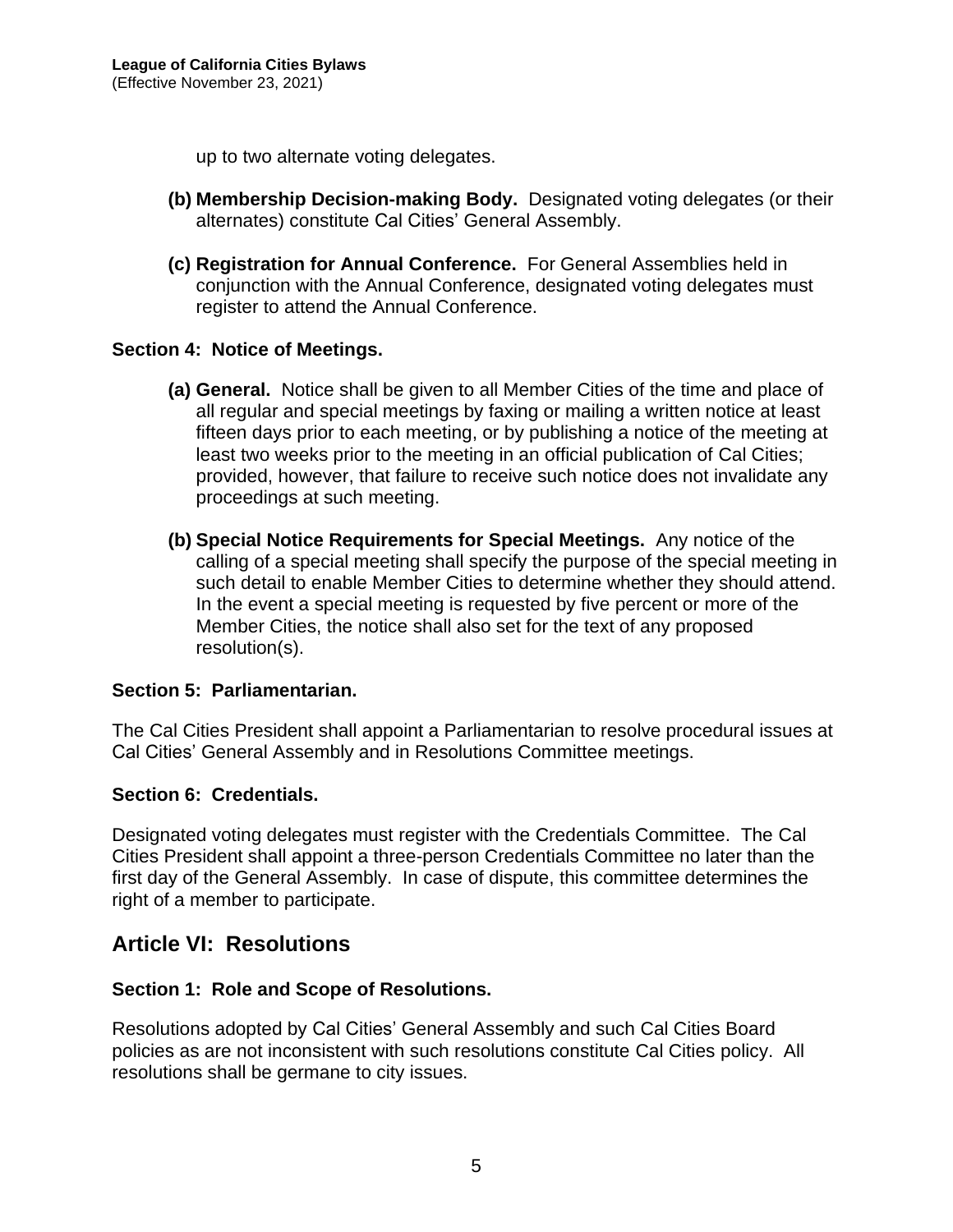#### <span id="page-9-0"></span>**Section 2: Origination.**

Resolutions may originate from city officials, city councils, regional divisions, functional departments, caucuses, policy committees, or the Cal Cities Board or by being included in a petition signed by designated voting delegates of ten percent of the number of Member Cities (Petitioned Resolutions). Except for Petitioned Resolutions, all other resolutions must be submitted to Cal Cities with documentation that at least five or more cities, or city officials from at least five or more cities, have concurred in the resolution.

#### <span id="page-9-1"></span>**Section 3: Resolutions Committee for Annual Conference Resolutions.**

- **(a) Resolutions Committee Composition.** The Cal Cities President establishes a Resolutions Committee sixty days prior to each Annual Conference, which committee shall consist of:
	- (i) One elected official from each regional division, appointed by the regional division;
	- (ii) One elected official from each policy committee, appointed by the policy committee;
	- (iii) One member from each functional department, appointed by the department;
	- (iv) One elected official from each caucus, appointed by the caucus; and
	- (v) Up to ten additional members (at least five of whom are elected officials) as the Cal Cities President deems necessary to achieve geographic and population balance, as well as recognize the multiplicity of city functions not represented by the other appointments, including, but not limited to, the perspectives of board and commission members as well as professional staff.
- **(b) Presidential Appointments.** In the event a regional division, policy committee, functional department, or caucus does not make its appointment to the Resolutions Committee, the Cal Cities President may make the appointment on the regional division's, policy committee's, functional department's, or caucus's behalf.
- **(c) Chair.** The Cal Cities President shall also appoint to the Resolutions Committee a committee chair and vice chair.
- **(d) Minimum Committee Size and Composition.** In the event the full committee is not in attendance at the Annual Conference, the Cal Cities President shall appoint a sufficient number of city officials in attendance to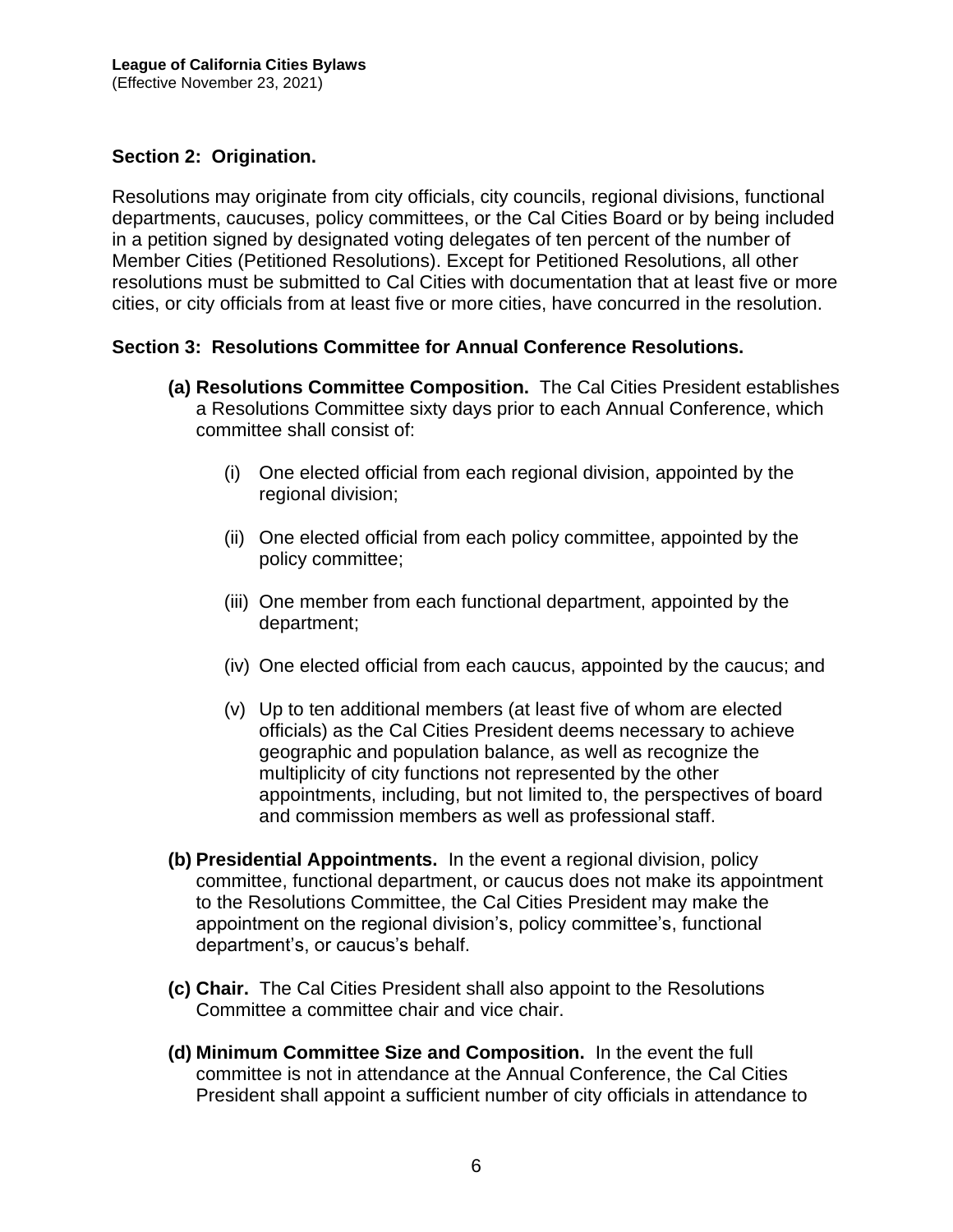achieve a total of thirty. No less than two-thirds of the members of the Resolutions Committee shall be elected officials.

**(e) Committee Consideration of Proposed Resolutions.** Except for resolutions of courtesy, commendation, appreciation or condolence, no resolution expressing the opinion or policy of Cal Cities on any question may be considered or discussed by Cal Cities' General Assembly, unless it has been first submitted to, and reported on, by the Resolutions Committee.

#### <span id="page-10-0"></span>**Section 4: Procedure for Resolution Review for the Annual Conference.**

**(a) Timing.** Except for Petitioned Resolutions, all resolutions shall be submitted to the Resolutions Committee, at Cal Cities' headquarters, not later than sixty days prior to the opening session of Cal Cities' Annual Conference.

#### **(b) Referral to Policy Committees.**

- **(i) Review and Recommendations.** Except for resolutions of courtesy, commendation, appreciation or condolence, all resolutions submitted to the Resolutions Committee shall be referred by the Cal Cities President to an appropriate policy committee for review and recommendation prior to the opening general session of the Annual Conference.
- **(ii) Report to Resolutions Committee.** Policy committees shall report their recommendations on such resolutions to the Resolutions Committee. The inability of a policy committee to make a recommendation on any resolution does not preclude the Resolutions Committee from acting upon it.

#### <span id="page-10-1"></span>**Section 5: Resolutions Proposed by Petition for the Annual Conference.**

- **(a) Presentation by Voting Delegate.** A designated voting delegate of a Member City may present by petition a resolution to the Cal Cities President for consideration by the Resolutions Committee and the General Assembly at the Annual Conference. These resolutions are known as "Petitioned Resolutions."
- **(b) Contents.** The petition shall contain the specific language of the resolution and a statement requesting consideration by Cal Cities' General Assembly.
- **(c) Signature Requirements.** The petition shall be signed by designated voting delegates registered with the Credentials Committee who represent ten percent of the number of Member Cities.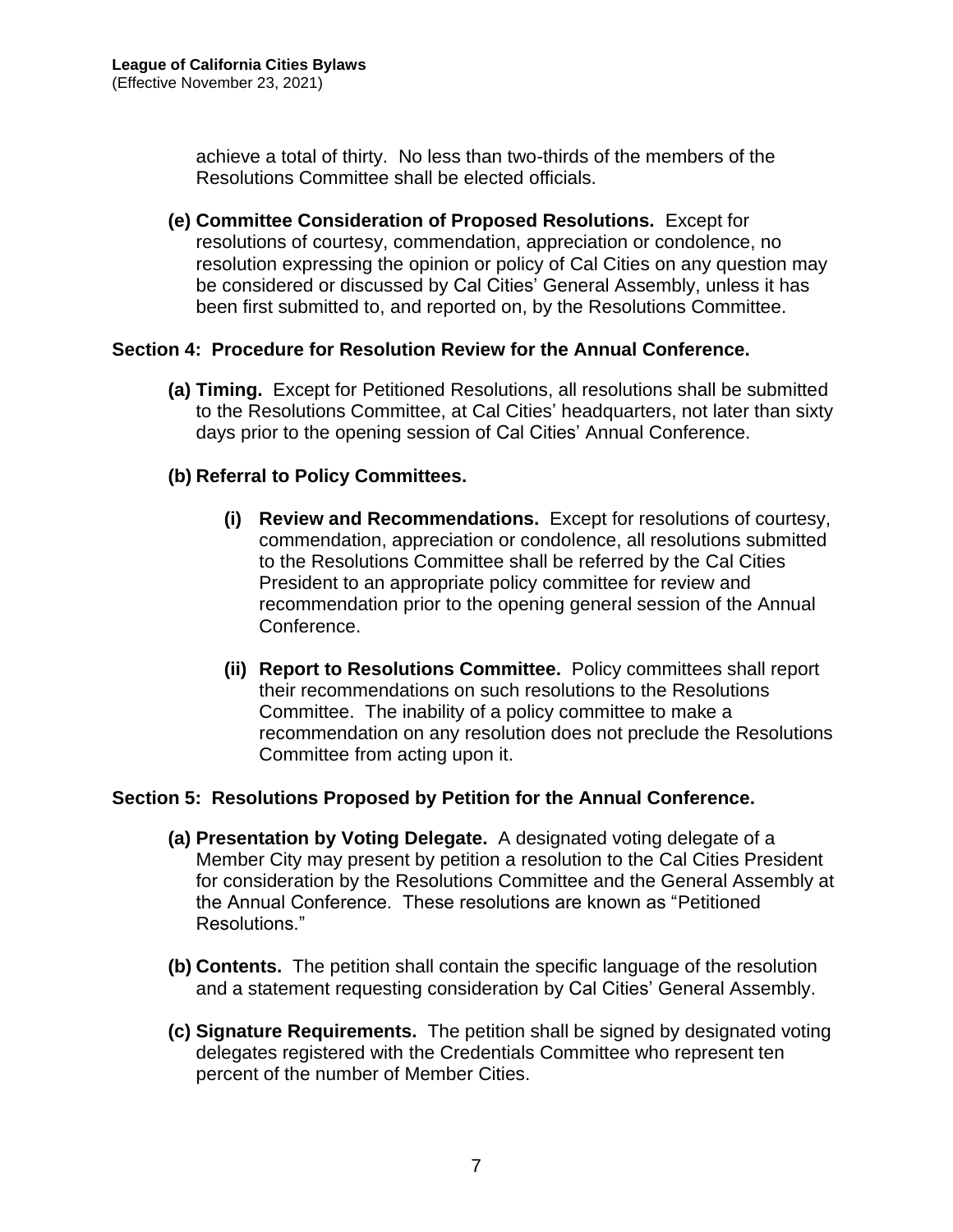- **(d) Time Limit for Presentation.** The signed petition shall be presented to the Cal Cities President no later than twenty-four hours prior to the time set for convening Cal Cities' General Assembly.
- **(e) Parliamentarian Review.** If the Cal Cities President finds that the petition has been signed by designated voting delegates of ten percent of the number of Member Cities, the petition shall be reviewed by the Parliamentarian for form and substance. The Parliamentarian's report shall then be presented to the chair of the Resolutions Committee. Among the issues that may be addressed by the Parliamentarian's report is whether the resolution should be disqualified as being either:
	- (i) Non-germane to city issues; or
	- (ii) Identical or substantially similar in substance to a resolution already under consideration.
- **(f) Disqualification.** The Resolutions Committee may disqualify a Petitioned Resolution as either being:
	- (i) Non-germane to city issues; or
	- (ii) Identical or substantially similar in substance to a resolution already under consideration.
- **(g) Consideration by General Assembly.** The Petitioned Resolution and the action of the Resolutions Committee will be considered by Cal Cities' General Assembly following consideration of other resolutions.
- **(h) Availability of List of Voting Delegates.** A list of voting delegates shall be made available during the Annual Conference to any designated voting delegate upon request.

#### <span id="page-11-0"></span>**Section 6: Special Meeting Resolution Procedures.**

- **(a) Germane-ness.** All resolutions must be germane to the meeting purpose specified in the special meeting notice.
- **(b) Opportunity for Member Review.** All resolutions to be proposed during the General Assembly shall be available for membership review by electronic (for example, by posting on the Cal Cities website) or other means at least 24 hours prior to the beginning of the special meeting.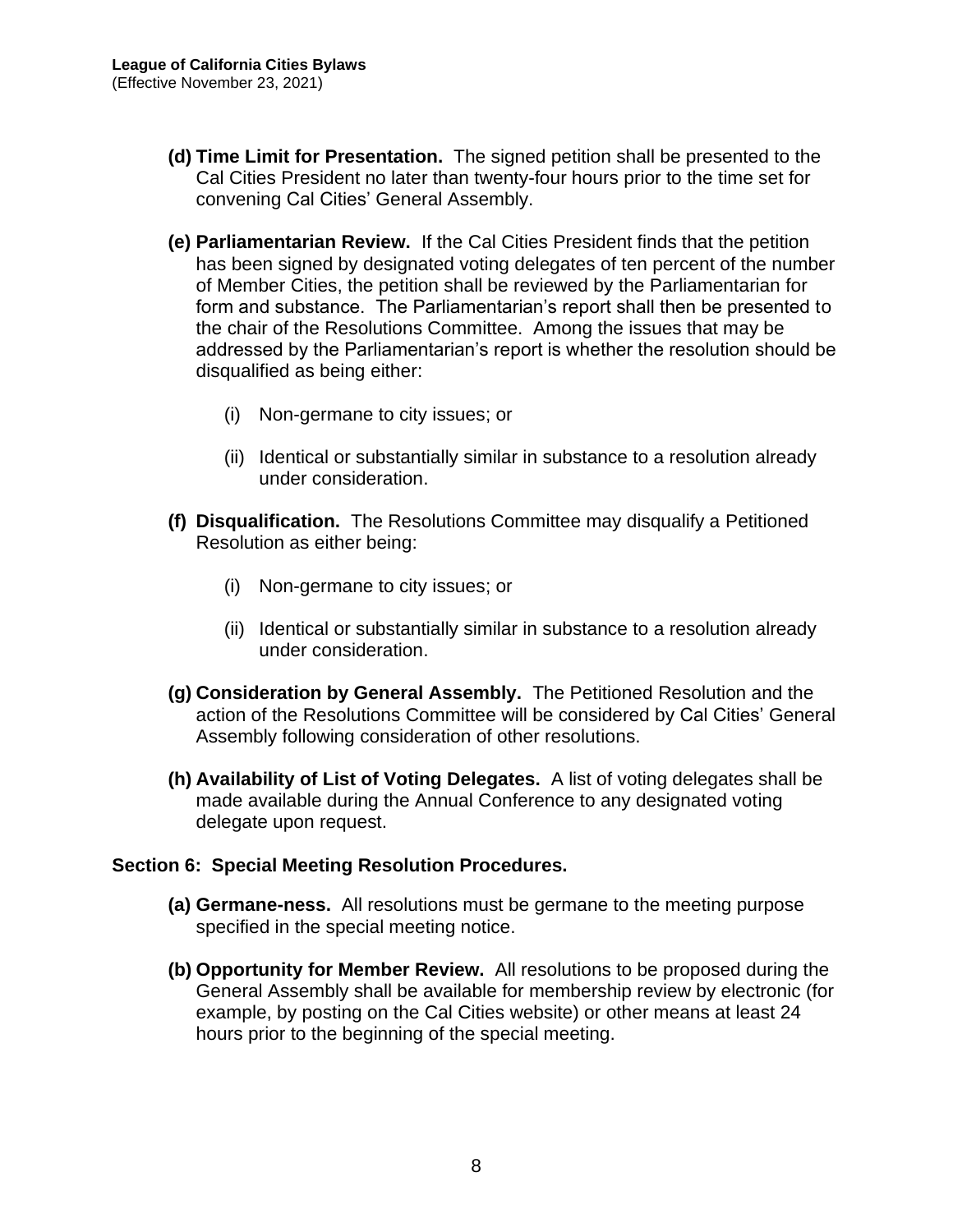**(c) Parliamentarian Review.** The Parliamentarian shall review all proposed resolutions for form and substance. The Parliamentarian's report shall be presented to the General Assembly.

#### <span id="page-12-0"></span>**Section 7: Full Debate.**

The opportunity for full and free debate on each resolution brought before the General Assembly shall occur prior to consideration of a resolution.

## <span id="page-12-1"></span>**Article VII: Board of Directors**

#### <span id="page-12-2"></span>**Section 1: Role and Powers; Board Diversity Policy.**

- (a) Subject to the provisions and limitations of California Nonprofit Corporation Law, any other applicable laws, and the provisions of these bylaws, Cal Cities' activities and affairs are exercised by or under the direction of the Cal Cities Board of Directors. The Cal Cities Board is responsible for the overall supervision, control and direction of Cal Cities. The Cal Cities Board may delegate the management of Cal Cities' affairs to any person or group, including a committee, provided the Cal Cities Board retains ultimate responsibility for the actions of such person or group.
- (b) The goal of Cal Cities is to ensure that the Board of Directors reflects the diverse ethnic and social fabric of California. As such, each Division, Department, Caucus, and Policy Committee should encourage and support members of every race, ethnicity, gender, age, sexual orientation and heritage to seek leadership positions within Cal Cities, with the ultimate goal of achieving membership on the Board of Directors.

#### <span id="page-12-3"></span>**Section 2: Composition.**

The Cal Cities Board is composed of the following:

- (a) A President, First Vice-President and Second Vice-President/Treasurer, who each serve a term of one year;
- (b) The Immediate Past President who serves for a term of one year, immediately succeeding his or her term as President;
- (c) Twelve Directors-at-Large,
	- (i) Who serve staggered two-year terms, and
	- (ii) At least one of whom is a representative of a small city with a population of 10,000 or less;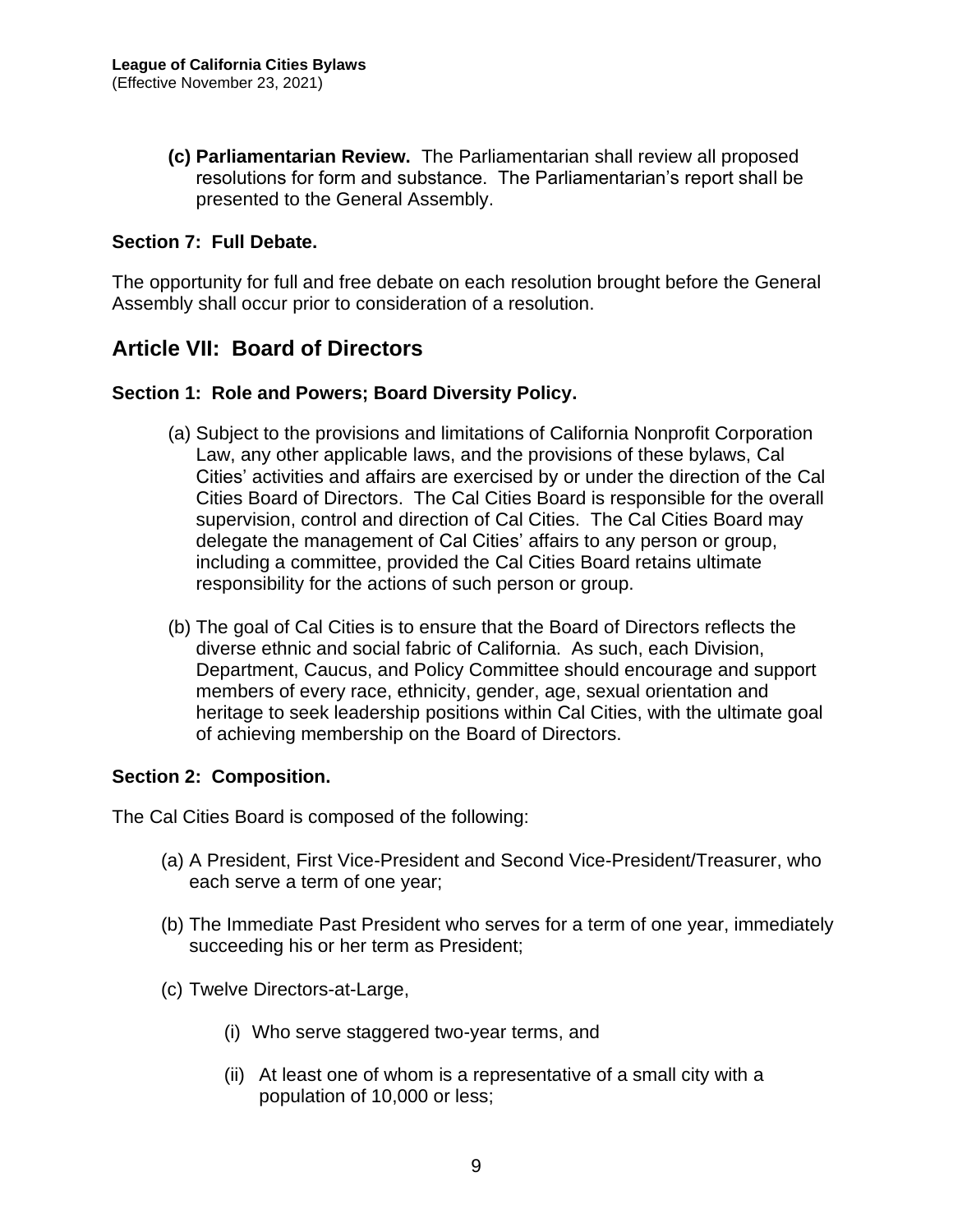- (d) One Director to be elected from each of the regional divisions, functional departments, and caucuses of Cal Cities, each of whom serves for a term of two years; and
- (e) Ten Directors that may be designated by the mayors of each of the ten largest cities in California to serve two-year terms.
- (f) For purposes of this section, the population of each city is the most current population as determined by the California Department of Finance, Demographic Research Unit, or its successor agency or unit. If no successor agency or unit is named, the most current population used to determine these dues shall be used to determine future dues until such time as these bylaws are amended to designate a new source for determining city population.
- (g) Directors hold office until their successors are elected and qualified.

#### <span id="page-13-0"></span>**Section 3: Staggered Terms.**

The terms of the Directors are staggered, so that the terms of approximately one-half of the members of the Cal Cities Board expire each year.

- **(a) Even-Numbered Year Terms.** The following directorship terms expire in even-numbered years:
	- **(i) Departments.** Directors from the Fiscal Officers, Public Works Officers, Mayors and Council Members, Planning and Community Development, Fire Chiefs, and City Clerks departments;
	- **(ii) Divisions.** Directors from the Central Valley, Desert-Mountain, Imperial County, Monterey Bay, North Bay, Orange County, Redwood Empire, Sacramento Valley and San Diego County divisions;
	- (iii) **Caucuses.** Directors from the African American, Asian Pacific Islander, and LGBTQ caucuses; and
	- **(iv) At Large.** Directors from five of the ten at-large directorships.
- **(b) Odd-Numbered Year Terms.** The following directorships expire in oddnumbered years:
	- **(i) Departments.** Directors from the City Attorneys, City Managers, Police Chiefs, Recreation, Parks and Community Services, and Personnel and Employee Relations departments;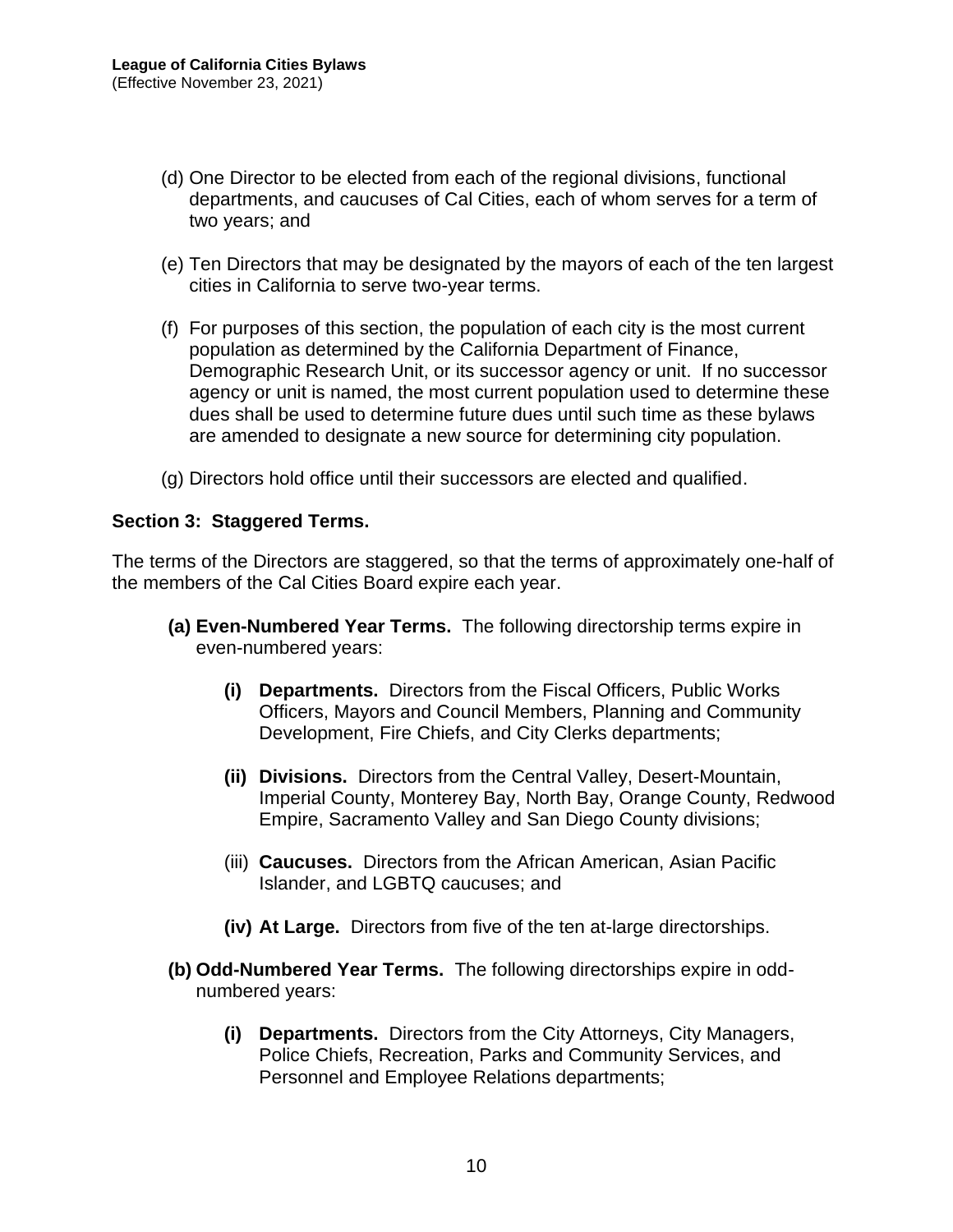- **(ii) Divisions.** Directors from the Channel Counties, Inland Empire, East Bay, Los Angeles County, Peninsula, Riverside County and South San Joaquin Valley divisions;
- (iii) **Caucuses.** Directors from the Latino and Women's caucuses; and
- **(iv) At Large.** Directors from five of the ten at-large directorships.

#### <span id="page-14-0"></span>**Section 4: Election of Directors.**

- **(a) Functional Department Directors.** Unless their respective functional department bylaws provide otherwise, Departmental Directors are elected by their respective departments at the Annual Conference.
- **(b) Regional Division Directors.** Unless their respective regional division bylaws provide otherwise, Regional Directors are elected at the regional division meeting immediately preceding the Annual Conference.
- **(c) Caucus Directors.** The caucus presidents shall serve, or may appoint a member of their respective caucuses to serve, as the initial Caucus Directors for their respective caucuses. Thereafter, unless their respective caucus bylaws provide otherwise, Caucus Directors shall be elected by their respective caucuses at the Annual Conference.
- **(d) At-Large Directors.** Directors-at-Large are elected by the Cal Cities Board at its organizational meeting.
- **(e) Commencement of Terms.** The term of office of all newly elected Directors commences immediately on the adjournment of the Annual Conference; however, the newly constituted Cal Cities Board may meet prior to the adjournment of the Annual Conference for the purpose of organization.
- **(f) Additional Directors.** In the event of the creation of additional regional divisions, functional departments, or caucuses of Cal Cities, each regional division, functional department, or caucus may elect a representative to the Cal Cities Board. When a new functional department, regional division, or caucus is created at any Annual Conference, the Cal Cities Board may select a Director to represent such functional department, regional division, or caucus until the entity organizes and elects a Director in the regular manner. The Cal Cities Board may fix the initial term of any such Director from a new regional division, functional department, or caucus at either one or two years, so as to keep the number of terms expiring on alternate years as nearly equal as possible.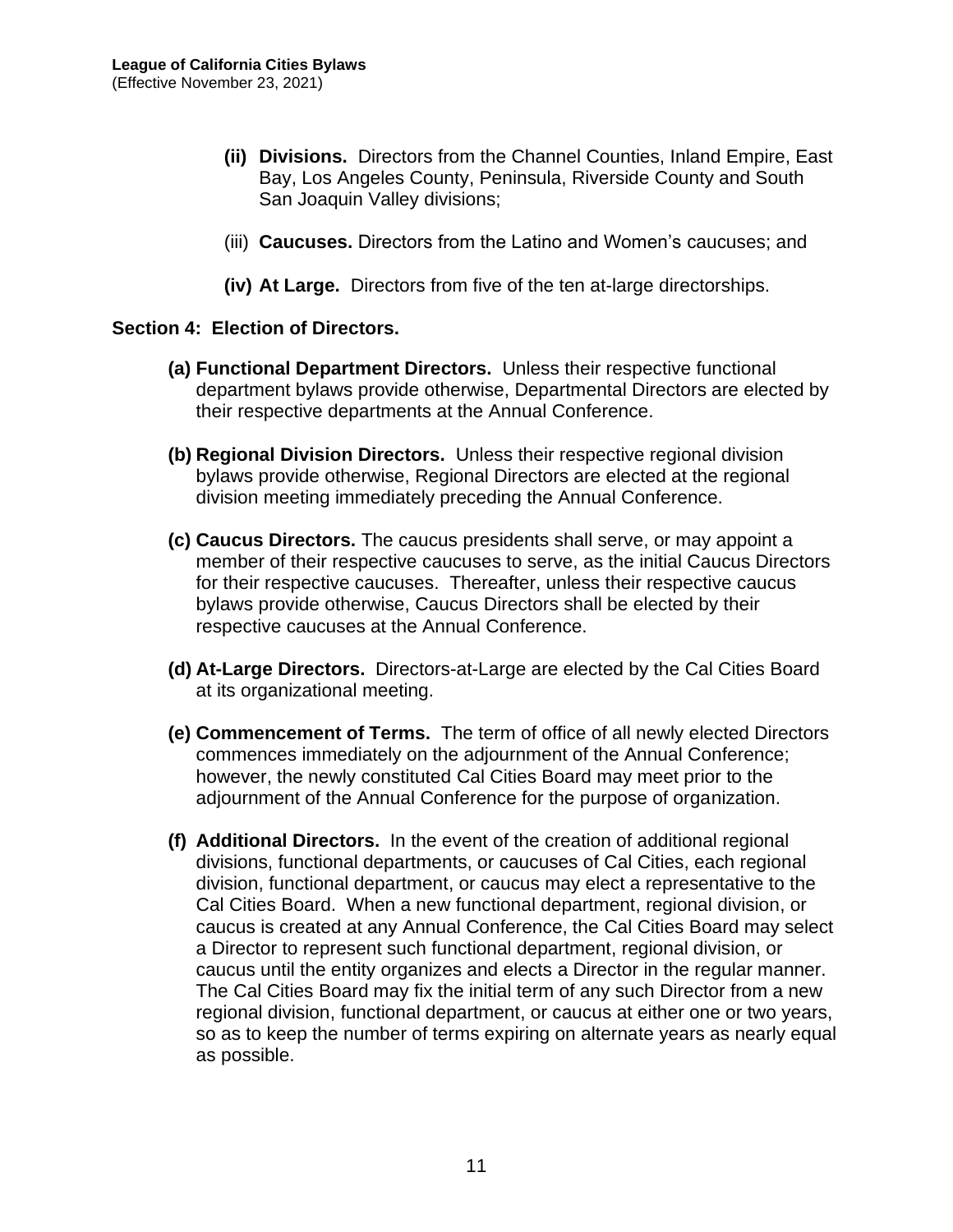#### <span id="page-15-0"></span>**Section 5: Nomination Process.**

- **(a) Timing.** The Cal Cities President, with the concurrence of the Cal Cities Board, shall establish a nominating committee at the first Board meeting of the calendar year in which the election is to occur.
- **(b) Composition.** The nominating committee shall be comprised of eleven Board members. Two nominating committee members shall be At-Large Directors and one shall represent a functional department. Regional divisions shall be represented on the nominating committee on the following rotating basis:
	- **(i) Even-Numbered Years:** In even-numbered years, the Central Valley, Imperial County, Monterey Bay, North Bay, Orange County, Redwood Empire, Sacramento Valley and San Diego County Regional Divisions shall be represented on the nominating committee.
	- **(ii) Odd-Numbered Years:** In odd-numbered years, the Channel Counties, Inland Empire, Desert-Mountain, East Bay, Los Angeles County, Peninsula, Riverside County, and South San Joaquin Regional Divisions shall be represented on the nominating committee.
- **(c) Nominating Committee Chair.** The Cal Cities President shall appoint the chair of the nominating committee.
- **(d) Candidates for Positions Ineligible.** Candidates for officer and at-large positions on the Cal Cities Board are not eligible to serve on the nominating committee. In the event a regional division representative on the nominating committee wishes to be a candidate for an officer or at-large position, the Cal Cities President will appoint a substitute nominating committee member from the same regional division, if available. If one is not available, the President shall appoint a substitute from a nearby regional division.
- **(e) Duties.** The duties of the nominating committee are to:
	- **(i) Member Outreach.** Publicize the qualifications for the offices of Second Vice President/Treasurer and the at-large members of the Cal Cities Board to Cal Cities' Member Cities;
	- **(ii) At-Large and Second Vice President Recommendations.** Make recommendations to the Cal Cities Board on the following year's Cal Cities officers and at-large board members; and
	- **(iii) President and First Vice President Recommendation.** Recommend whether the previous year's First Vice President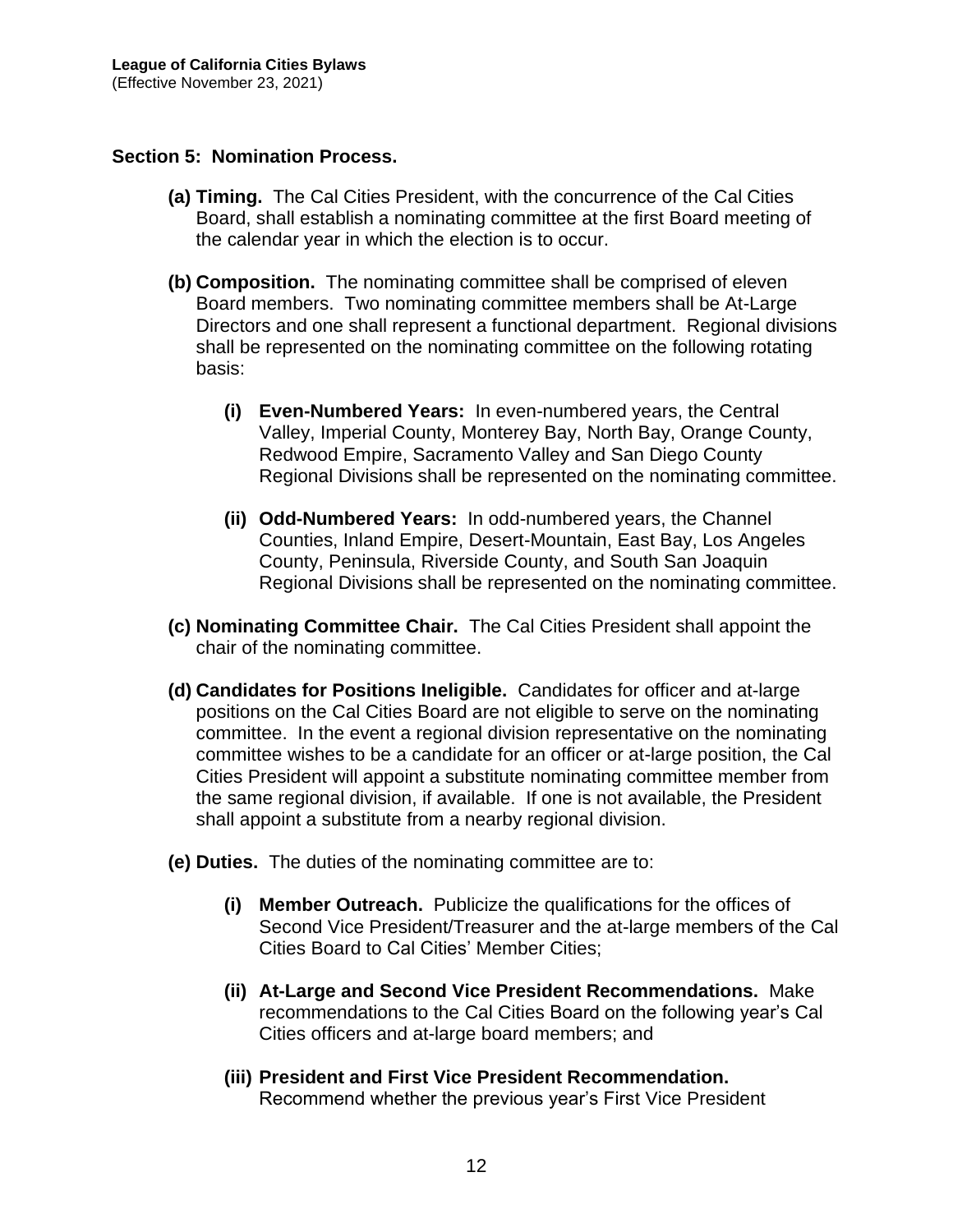becomes President and the previous year's Second Vice President/Treasurer becomes First Vice President.

- **(f) Notice to Members.** An explanation of the nomination process and relevant deadlines for submitting nominations to the nominating committee shall be publicized in Cal Cities publications and communications throughout the year, along with the identity of nominating committee members once such members are appointed. In addition, the nominating committee shall inform the membership of the opening of the nominations for the following year when it makes its report to the general membership as provided in Article VI, Section 5(g) below.
- **(g) Decision and Report.** The nominating committee's recommendations shall be communicated to the Cal Cities Board not later than 30 days prior to the date of Cal Cities' Annual Conference and again at the Annual Conference. In addition, the nominating committee shall make its report to the membership at the opening general session of the Annual Conference.
- **(h) Election.** The election of Cal Cities Board officers and Directors-at-Large shall occur at a Cal Cities Board meeting at the Annual Conference as provided in Article VII, Section 4(c) and Article VII, section 3.

#### <span id="page-16-0"></span>**Section 6: Vacancies.**

- **(a) Functional Departmental Directorships.** In the event of a vacancy in a functional departmental directorship, the president of the department may become a member of the Cal Cities Board or may appoint a member of his or her department to fill the vacancy.
- **(b) Regional Division Directorships.** If a vacancy occurs in the regional division directorship, the regional division in question may elect a new Director at the next regular meeting of the regional division.
- **(c) Caucus Directorships.** If a vacancy occurs in a caucus directorship, the caucus officers may elect a new Director.
- **(d) At-Large Directorships.** If a vacancy occurs in an at-large directorship, the Cal Cities Board may elect a new Director to fill the vacancy at the next regular board meeting. The Cal Cities president may nominate individuals for consideration by the Cal Cities Board.
- **(e) Large City Directorships.** In the event of a vacancy in a large-city seat, that large city may designate a new representative.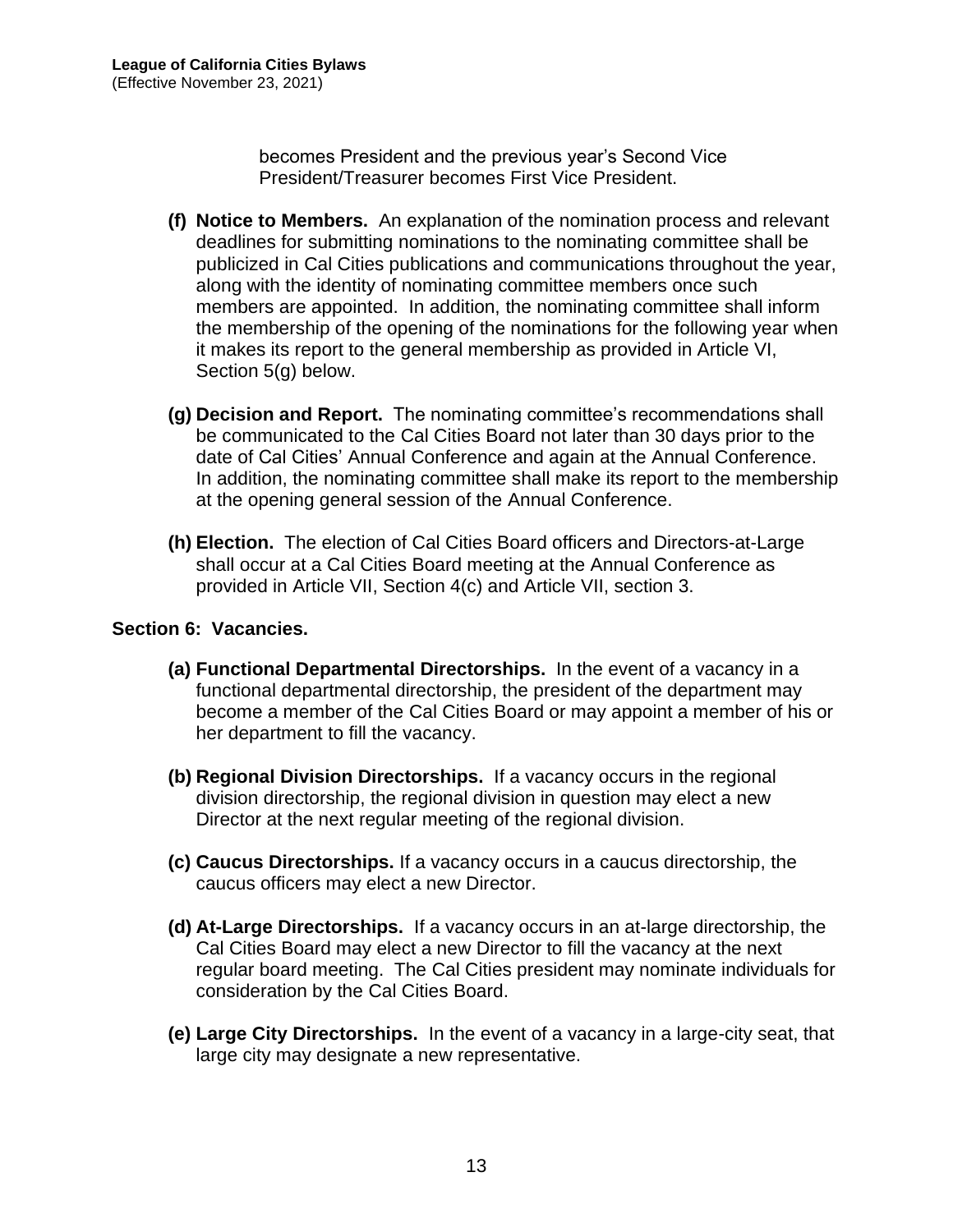- **(f) Terms.** The person elected or appointed to fill a vacancy holds office for the remainder of the term of the office in question (see Article VII, section 3).
- **(g) Grounds for Vacancy.** A vacancy in a directorship shall occur due to resignation, a vacancy in elective or appointed office held by the director, or if the Cal Cities Board determines the department, division, or caucus that elected the director, or an appointed director, is not complying with these bylaws or the policies of the Cal Cities Board.

#### <span id="page-17-0"></span>**Section 7: Resignation.**

Any Director resignation is effective upon receipt in writing by the Cal Cities President or Executive Director, unless a later date is specified in the letter.

#### <span id="page-17-1"></span>**Section 8: Meetings and Meeting Notice.**

- **(a) Regularly Scheduled Board Meetings.** The Cal Cities Board shall meet no fewer than four times a year. Notice of regularly scheduled Board meetings shall be mailed to each Director at least 14 days before any such meeting.
- **(b) Emergency Board Meetings.** A good faith effort shall be made to provide notice of any emergency board meetings (for example, by first-class mail, personal or telephone notification, including a voice messaging system or other system or technology designed to record and communicate messages, telegraph, facsimile, electronic mail, or other electronic means).
- **(c) Telephonic or Electronic Participation.** Members of the Cal Cities Board may participate in any meeting through the use of conference telephone or similar communications equipment, so long as all members participating in such meeting can hear one another. Participation in a meeting by this means constitutes presence in person at such meeting.
- **(d) Notice Content.** All meeting notices shall include the meeting date, place, time, and, as applicable, the means by which a Cal Cities Board member may participate electronically.

#### <span id="page-17-2"></span>**Section 9: Policies.**

The Cal Cities Board may adopt such policies for its government as it deems necessary and which are not inconsistent with these bylaws. In the event of an inconsistency, these bylaws shall prevail.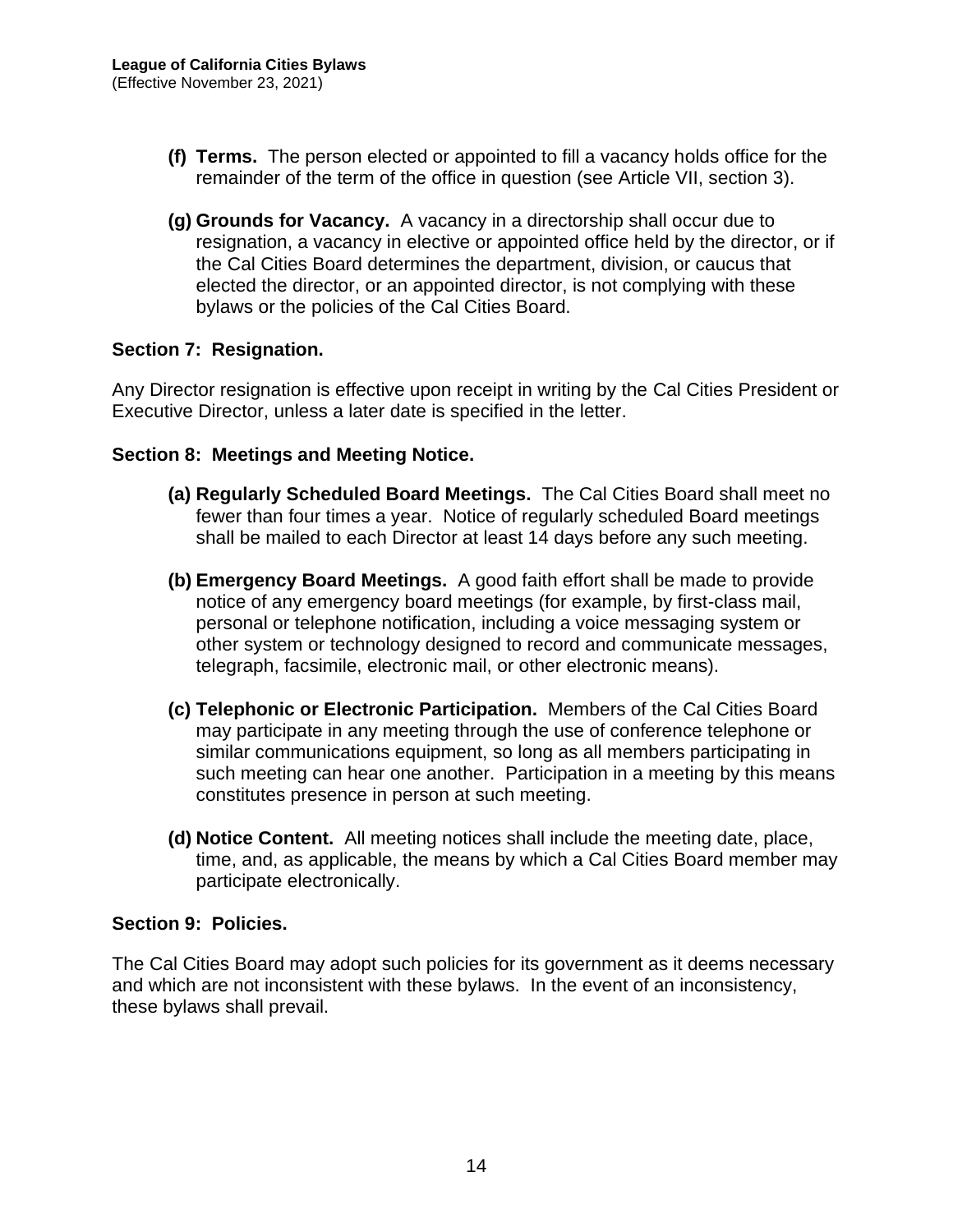#### <span id="page-18-0"></span>**Section 10: Committees.**

**(a) General.** The Cal Cities Board may establish committees to study city problems, advise on Cal Cities educational efforts, make recommendations with respect to Cal Cities advocacy efforts, or to engage in other appropriate Cal Cities service.

#### **(b) Executive Committee.**

- **(i) Composition.** The Executive Committee of the Cal Cities Board consists of the following: the Cal Cities President, First Vice-President, Second Vice-President/Treasurer, Immediate Past President and Executive Director.
- **(ii) Authority.** The Executive Committee has authority to act for the Cal Cities Board between Board meetings, provided that no action of the Executive Committee is binding on the Cal Cities Board unless authorized or approved by the Board.

#### **(c) Standing Policy Committees.**

- **(i) Charge.** Cal Cities shall have a series of standing policy committees, whose charge shall be to make recommendations to the Cal Cities Board on matters within the committees' jurisdiction, as well as fulfill other duties specified in these bylaws (see, for example, Article VI, section 4(b)).
- **(ii) Membership.** Each Cal Cities Policy Committee shall be comprised of the following:
	- Two members appointed by each regional division president;
	- One member appointed by each functional department president;
	- One member appointed by each caucus president;
	- No more than 16 members appointed by the Cal Cities President, to provide population and geographic balance, as well as expertise; and
	- Such representatives of affiliate organizations in the capacity authorized by the Cal Cities Board.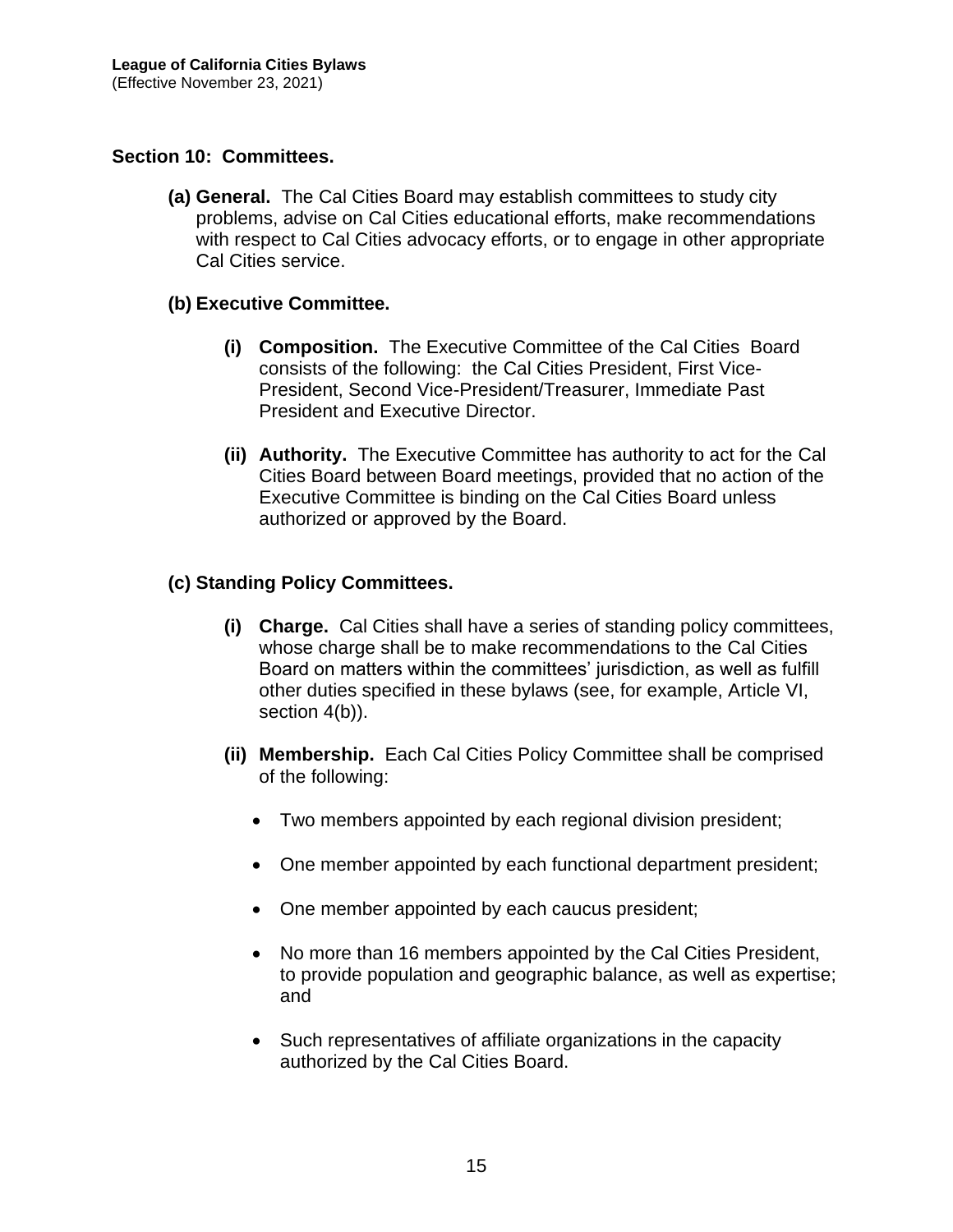- **(iii) Feedback.** Policy committees shall receive information on actions taken on committee recommendations and the reasons for those actions.
- **(d) Committee Chairs and Vice Chairs.** The Cal Cities President appoints the chair of all Cal-Cities-wide committees. The term of such appointments coincides with the Cal Cities President's term. The Cal Cities President may appoint vice chairs for such committees, as the Cal Cities President deems necessary.

#### <span id="page-19-0"></span>**Section 11: Compensation.**

The Directors do not receive any compensation for their services, but, with Cal Cities Board approval, may be entitled to reimbursement for actual and necessary expenses incurred in the performance of their duties.

#### <span id="page-19-1"></span>**Section 12: Reports of Directors.**

The Cal Cities Board's duties include providing an annual report to Cal Cities members at the regular Annual Conference showing Cal Cities work, Cal Cities financial condition, and a statement with respect to Cal Cities' plans for further work and proposed policies.

#### <span id="page-19-2"></span>**Section 13: Standard of Care.<sup>4</sup>**

- **(a) General.** A Director shall perform the Director's duties, including duties on any committee on which the Director serves, in good faith, in a manner the Director believes to be in the best interests of Cal Cities and with such care, including reasonable inquiry, as an ordinarily prudent person in a like situation would use under similar circumstances.
- **(b) Reliance on Information.** In performing the Director's duties, the Director is entitled to rely on information, opinions, reports, or statements, including financial statements and other financial data, prepared or presented by:
	- (i) One or more Cal Cities officers or employees whom the Director believes to be reliable and competent as to the matters presented;
	- (ii) Counsel, independent accountants, or other persons as to matters which the Director believes to be within such person's professional or expert competence; or

<sup>4</sup> *See* Cal. Corp. Code § 7231 (providing that a director who performs the director's duties according to these standards is not liable for any alleged failure to properly discharge the individual's obligations as a director).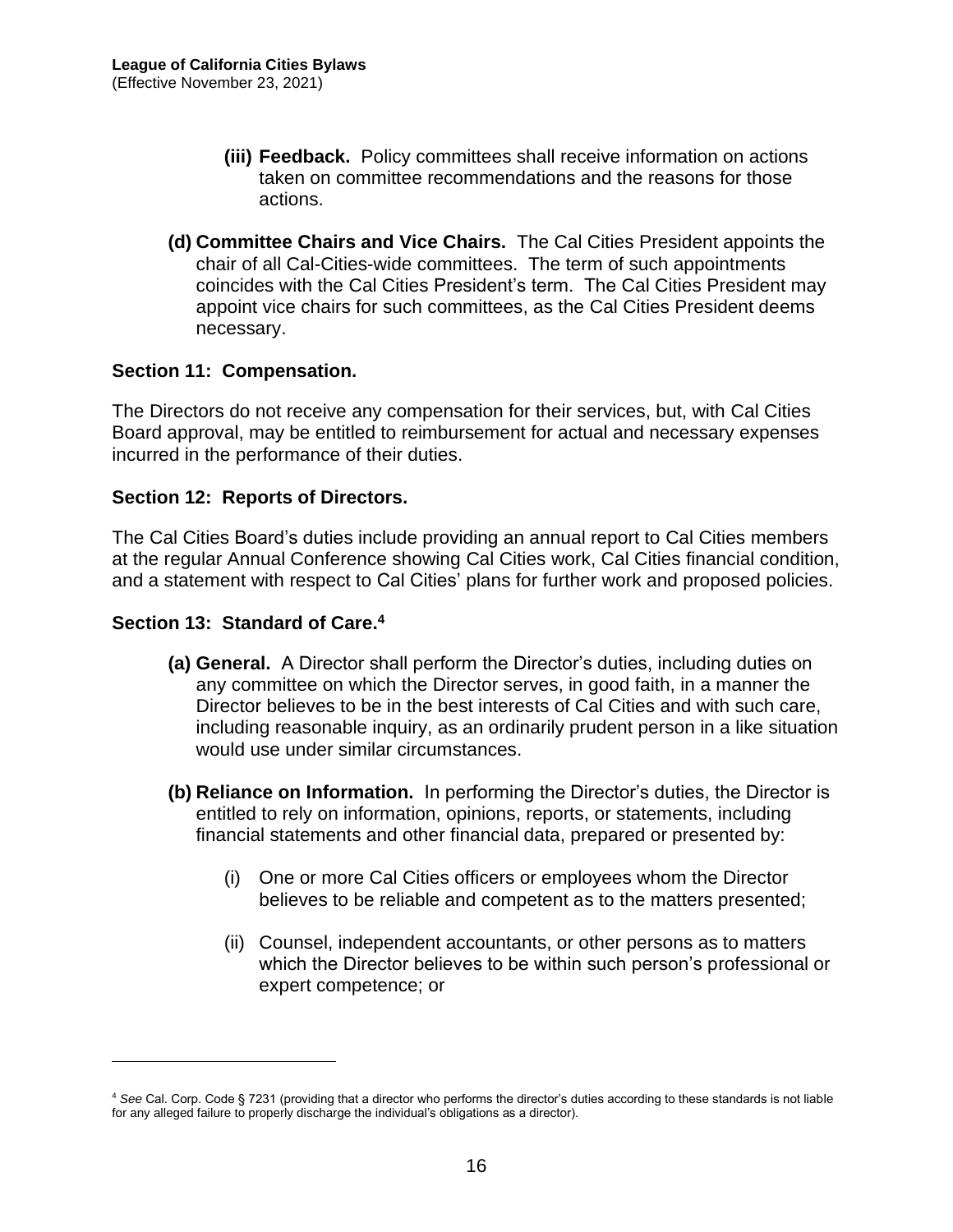(iii) A Cal Cities Board committee upon which the Director does not serve, as to matters within the committee's designated authority, provided that the Director believes the committee merits confidence.

The Director may rely on such information, opinions, reports, or statements as long as the Director acts in good faith after reasonable inquiry (when the need for such inquiry is indicated by the circumstances) and as long as the Director has no knowledge that would suggest that such reliance is unwarranted.

**(c) Non-Liability.** An individual who performs the duties of a Director in accordance with this section will not be liable for any failure or alleged failure to discharge that person's obligations as a Director, including, without limiting the generality of the preceding, any actions or omissions which are inconsistent with Cal Cities' nonprofit purposes.

#### <span id="page-20-0"></span>**Section 14: Right to Inspect Records.**

Every Director has a right at any reasonable time to inspect and copy all Cal Cities books, records and documents of every kind and to inspect Cal Cities' physical property.<sup>5</sup>

#### <span id="page-20-1"></span>**Section 15: Policy Changes.**

Any policy established by Cal Cities' General Assembly may be changed by the Cal Cities Board upon ratification of such proposed change by a majority of the regional divisions representing a majority of Member Cities within the time period specified by the Cal Cities Board.

#### <span id="page-20-2"></span>**Section 16: Positions on Statewide Ballot Measures.**

Notwithstanding any other provision of these bylaws, the Cal Cities Board may take a position on a statewide ballot measure by a 2/3rd vote of those Directors present.

#### <span id="page-20-3"></span>**Section 17: Non-Voting Advisor to the Board.**

Effective December 1, 2022, if members of the National League of Cities Board of Directors hold an office in a Member City, no more than one such member shall be appointed by the Cal Cities President to serve as a non-voting advisor to the Cal Cities Board, for a term that coincides with their term on the National League of Cities Board of Directors. Any such non-voting advisor shall be invited to attend all regularlyscheduled Board meetings. The non-voting advisor shall not attend emergency Board meetings and/or closed/executive sessions of the Board unless a determination is made

<sup>5</sup> *See* Cal. Corp. Code § 8334 (characterizing this right as absolute).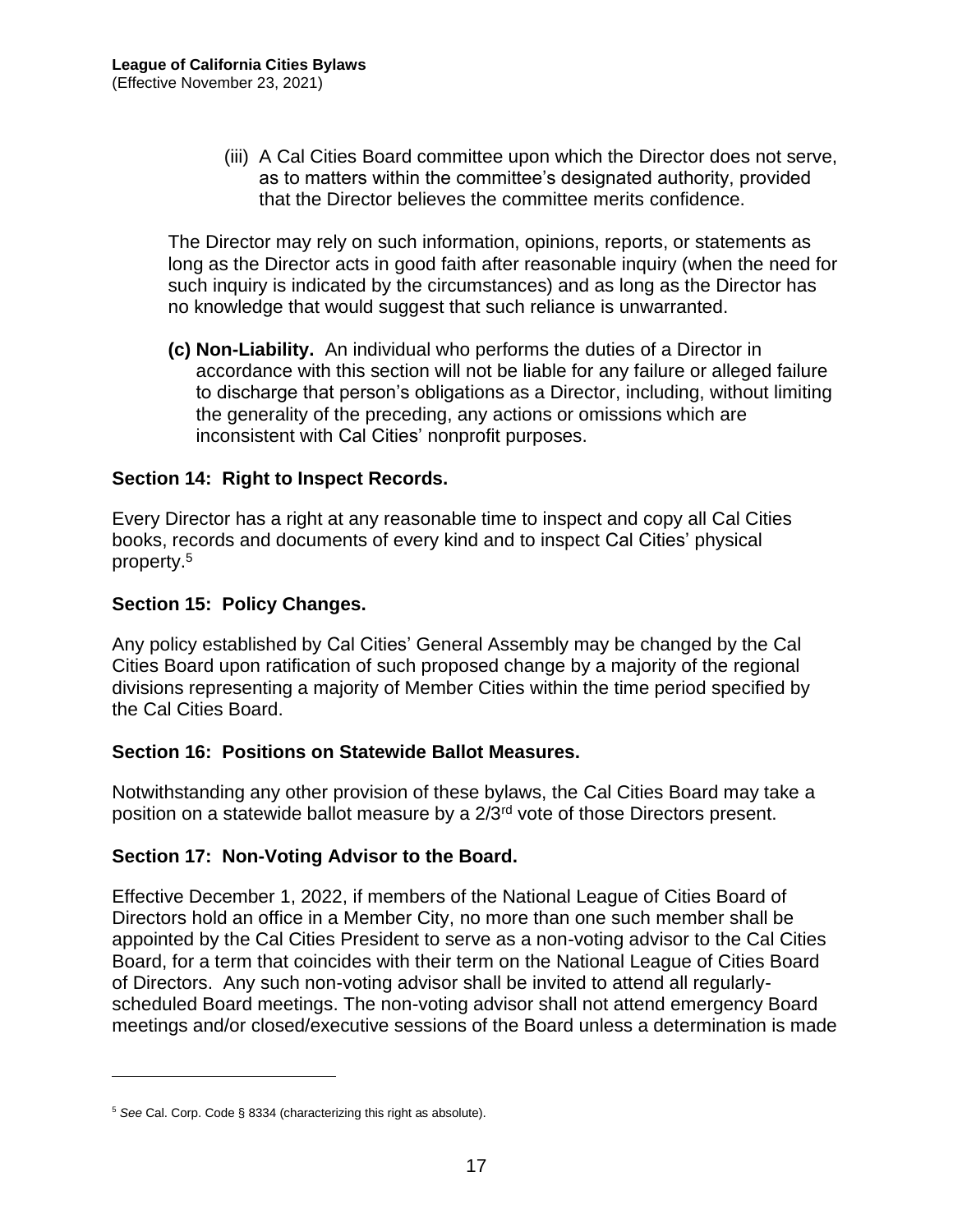by the Board to include the non-voting advisor in a particular emergency Board meeting and/or closed/executive session.

## <span id="page-21-0"></span>**Article VIII: Officers**

#### <span id="page-21-1"></span>**Section 1: Identity.**

The officers of Cal Cities are a President, a First Vice-President, a Second Vice-President/Treasurer, an Immediate Past President, and an Executive Director.

#### <span id="page-21-2"></span>**Section 2: Duties of Cal Cities Officers.**

- **(a) President.** The President presides at all Cal Cities Board meetings and all General Assemblies. The President has such other powers and duties as may be prescribed by these bylaws or the Cal Cities Board.
- **(b) First Vice-President.** The First Vice-President carries on the duties of the President in the President's temporary absence or incapacity. The First Vice-President has such other powers and duties as may be prescribed by these bylaws or the Cal Cities Board.
- **(c) Second Vice-President/Treasurer.** The Second Vice-President/Treasurer carries on the duties of the President in the President's and First Vice-President's temporary absence or incapacity. The Second Vice-President/Treasurer has such other powers and duties as may be prescribed by these bylaws or the Cal Cities Board.

#### <span id="page-21-3"></span>**Section 3: Election.**

The Cal Cities Board elects the Cal Cities President, First Vice-President and Second Vice-President for terms of one year.<sup>6</sup> The election occurs at the Cal Cities Board's meeting at the Annual Conference.

#### <span id="page-21-4"></span>**Section 4: Vacancies.**

A vacancy in the office of President is filled by the Immediate Past President who shall serve for the unexpired term of office and, upon election of a new President at the next Annual Conference, shall subsequently serve a full term as Immediate Past President. In the event the Immediate Past President is not available to fill the vacancy in the office of the President, or declines in writing, it shall be filled by the succession of the First Vice-President to that office. A vacancy in the office of First Vice-President, or Second Vice-President/Treasurer, is filled for the un-expired term by appointment by the Cal

<sup>6</sup> *See* Cal. Corp. Code § 7151(c)(5) (suggesting bylaws address this issue).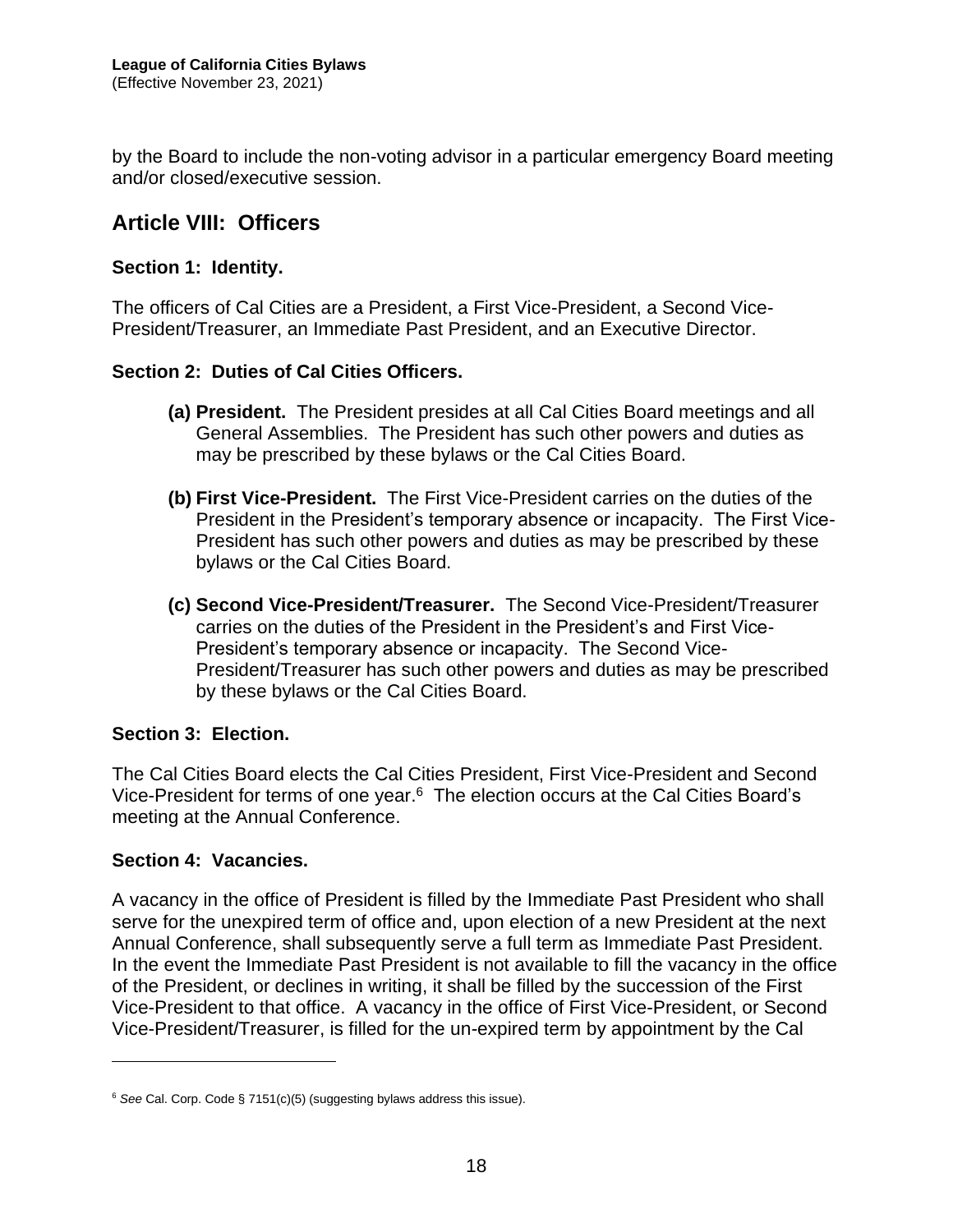Cities Board of a member of the Cal Cities Board. A vacancy in the office of the Immediate Past President is filled for the un-expired term by the last Past President continuing to hold a city office.

#### <span id="page-22-0"></span>**Section 5: Executive Director and Cal Cities Employees.**

- **(a) Employment.** The Cal Cities Board selects an Executive Director who employs, or causes to be employed, such other persons as may be necessary who need not be Cal Cities members. The Executive Director and employees perform such duties and receive such compensation as the Cal Cities Board may from time to time prescribe.
- **(b) Specific Duties.** The Executive Director performs or causes to be performed the following functions:
	- **(1) Corporate Secretary.** These duties include:
		- (i) Keeping a full and complete record of the proceedings of the Cal Cities Board;
		- (ii) Giving such notices as may be proper and necessary;
		- (iii) Keeping minute books for Cal Cities;
		- (iv) Communicating the Cal Cities Board's actions to Member Cities;
		- (v) Executing such instruments necessary to carry out Board directives and policies; and
		- (vi) Complying with other record-keeping and reporting requirements of California Nonprofit Corporation Law.
	- **(2) Chief Financial Officer.** These duties include:
		- (i) Having charge of and custody of and receiving, safeguarding, disbursing and accounting for all Cal Cities funds;
		- (ii) Depositing and investing such funds in such institutions and investments as approved by the Cal Cities Board;
		- (iii) Maintaining Cal Cities' financial books and records; and
		- (iv) Preparing and submitting such accounting and tax forms as may be required by local, state and federal law.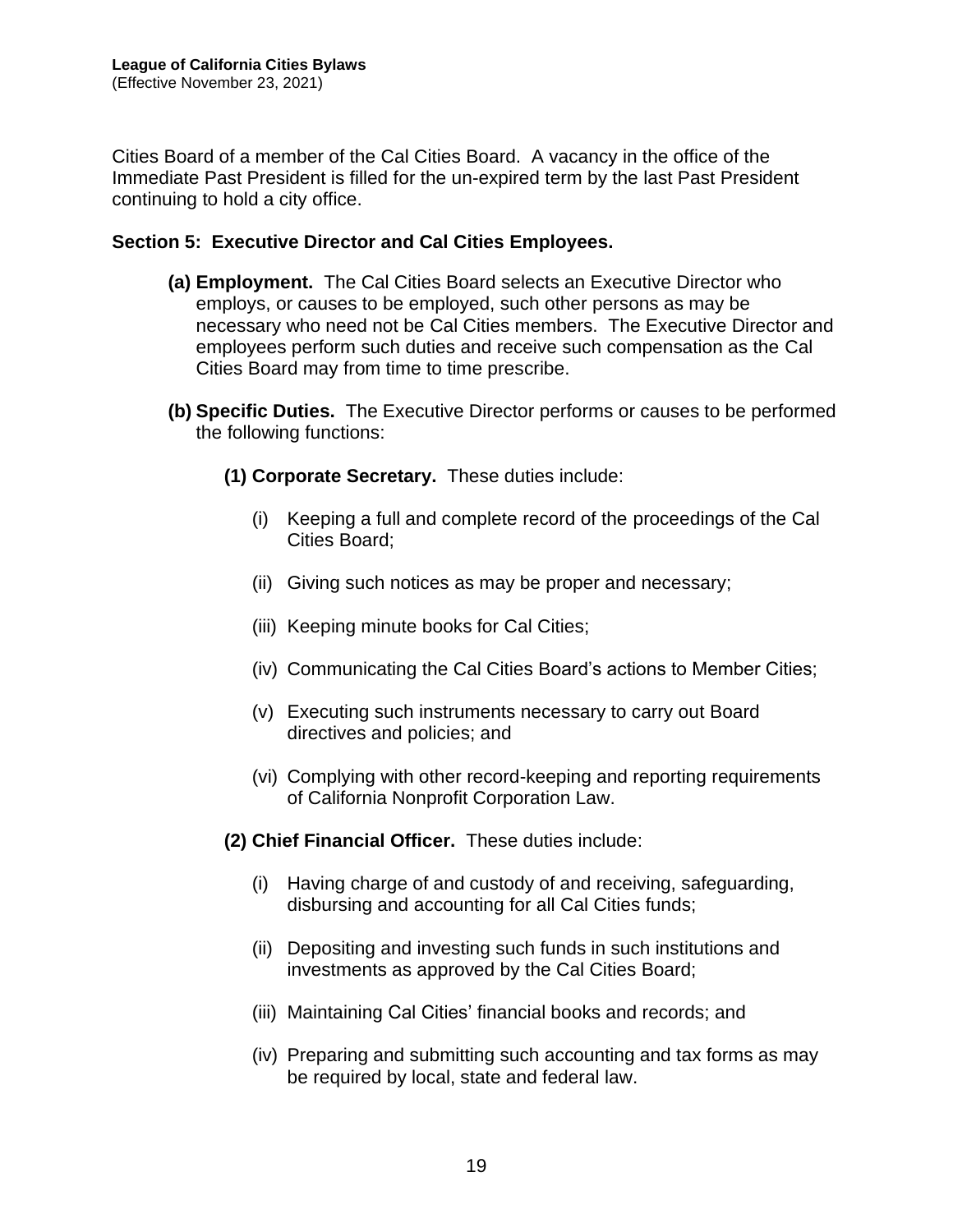**(c) Insurance.** All employees handling the finances of Cal Cities shall be insured in such amount as the Cal Cities Board deems desirable or necessary, such insurance to be approved by the Cal Cities Board or a committee designated by the Cal Cities Board and the premiums paid by Cal Cities.

## <span id="page-23-0"></span>**Article IX: Regional Divisions**

#### <span id="page-23-1"></span>**Section 1: Listing.**

**(a) Existing Regional Divisions.** Cal Cities is comprised of the following regional divisions:

| <b>Central Valley</b>   | North Bay                |
|-------------------------|--------------------------|
| <b>Channel Counties</b> | <b>Orange County</b>     |
| Desert-Mountain         | Peninsula                |
| East Bay                | <b>Redwood Empire</b>    |
| <b>Imperial County</b>  | <b>Riverside County</b>  |
| <b>Inland Empire</b>    | Sacramento Valley        |
| Los Angeles County      | San Diego County         |
| Monterey Bay            | South San Joaquin Valley |

**(b) New Divisions.** Additional divisions may be formed through an amendment to these bylaws (Article XVI).

#### <span id="page-23-2"></span>**Section 2: Purposes and Functions.**

The purposes and functions of regional divisions of Cal Cities are as follows:

- (a) To promote interest in the problems of city government and administration among city officials within such divisions.
- (b) To assist Cal Cities officials in formulating policies by expressing, through resolutions duly adopted, the recommendations of the regional divisions. Resolutions adopted by regional divisions to be considered at the Annual Conference shall be submitted in the manner provided by Article VI.
- (c) To take action consistent with general Cal Cities policy as duly adopted by Cal Cities' General Assembly or by the Cal Cities Board. Regional divisions may take no action in conflict with such policies. Nothing in the foregoing limits or restricts regional division activities in matters of purely local interest and concern.
- (d) To meet not less than once every three months, provided that Cal Cities' Annual Conference may be considered one such meeting of a regional division.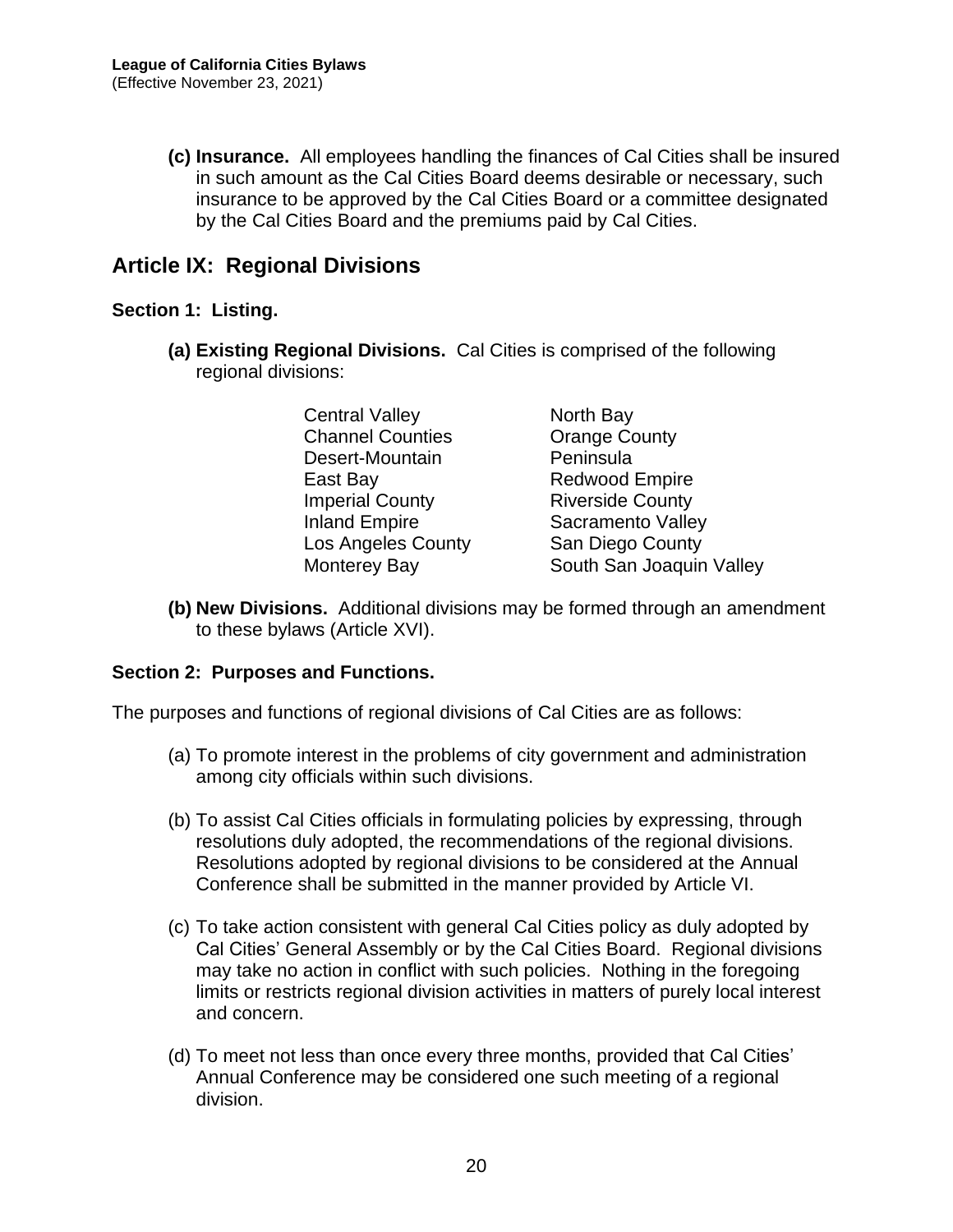#### <span id="page-24-0"></span>**Section 3: Names of Divisions.**

Each regional division will identify itself as a division of the League of California Cities.

#### <span id="page-24-1"></span>**Section 4: Boundaries.**

The territorial boundaries of each regional division may be fixed by each division subject to the approval of Cal Cities' General Assembly.

#### <span id="page-24-2"></span>**Section 5. Membership.**

All cities within the boundaries of a regional division may become members of and participate in the activities of that division. A city may join a different regional division with the approval of both the existing and proposed division, and the Cal Cities Board of Directors.

#### <span id="page-24-3"></span>**Section 6: Voting.**

Unless otherwise provided in a regional division's bylaws, the representatives of each Member City may cast collectively one vote on division matters, and a majority of the votes cast is necessary for a decision.

#### <span id="page-24-4"></span>**Section 7: Officers.**

- **(a) Identity.** Each regional division elects a President, a Vice-President, and a representative on the Cal Cities Board of Directors, and such other officers as any regional division bylaws may establish.
- **(b) Election Timing.** Each regional division elects its officers at the regional division meeting immediately preceding Cal Cities' Annual Conference, unless another date is provided by any regional division's bylaws.
- **(c) Terms.**
	- **(i) Officers' Terms and Commencement Dates.** Except as provided below, the term of office of all newly elected officers is one year, commencing immediately upon election unless another date is provided by the regional division's bylaws.<sup>7</sup> A majority of the members may amend any regional division bylaws to provide for twoyear terms for regional division officers.

 $<sup>7</sup>$  Note that this term commencement is different than that for the Cal Cities board (whose terms commence upon adjournment of the</sup> Annual Conference) and than that for department officers (also upon adjournment of the Annual Conference).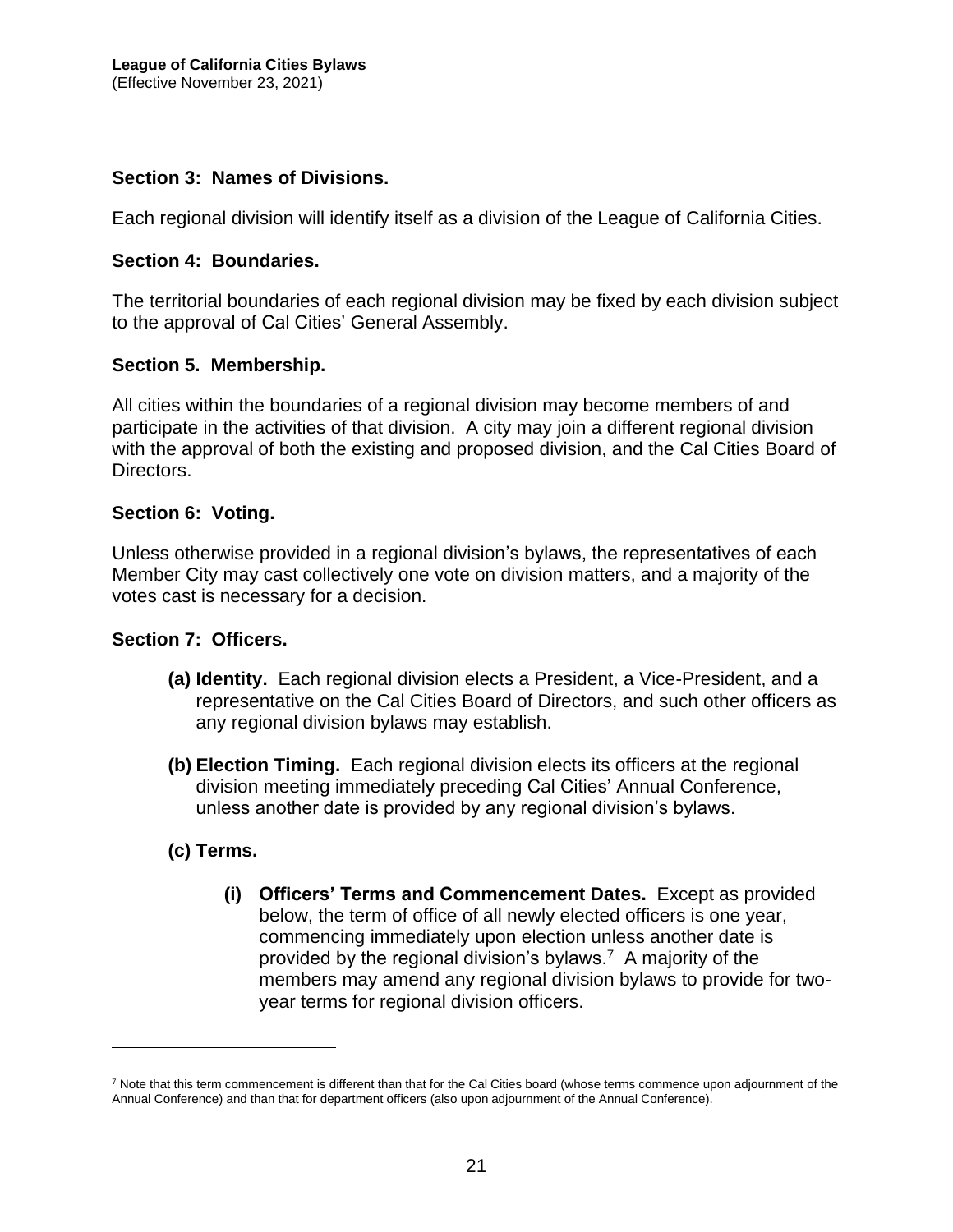- **(ii) Directors' Terms and Commencement Dates.** The term of office and commencement date for regional division representatives on the Cal Cities Board are established in Article VII, section 2(d) (term length) and 4(e) (term commencement).
- **(d) Vacancies.** In the event of a vacancy in any regional division office, such vacancy is filled by election at the next regular meeting of such division for the unexpired term of that office. The fact that such a vacancy will be so filled shall be included in the notice of such meeting. This requirement also applies to a vacancy in the office of regional division director, as provided in Article VII, section 6(b).

#### **(e) Duties.**

- **(i) President.** The President presides at all regional division meetings and has such other powers and duties as may be prescribed by any division bylaws.
- **(ii) Vice-President.** The Vice-President carries on the duties of the President in the President's temporary absence or incapacity and has such other powers and duties as may be prescribed by any division bylaws.
- **(iii) Secretary.** The Secretary a) immediately notifies Cal Cities of any change in the regional division officers, b) records the minutes of all division meetings and sends one copy to Cal Cities headquarters, and c) prepares and mails all notices of the meetings of the division and sends a copy to the Cal Cities headquarters.
- **(iv) Director.** The regional division Director shall represent the regional division on the Cal Cities Board and shall keep the division membership apprised of the Cal Cities Board's activities. The Director serves as a liaison between the regional division and the Cal Cities Board.

#### <span id="page-25-0"></span>**Section 8: Resignation.**

Except as provided in Article VII, section 7 for members of the Cal Cities Board, a regional division officer's resignation is effective upon receipt in writing by the division's President or Secretary, unless a later date is specified in the letter.

#### <span id="page-25-1"></span>**Section 9: Regional Division Bylaws.**

Regional divisions may adopt their own bylaws. Division bylaws may not conflict with Cal Cities' bylaws. In the event of a conflict between a division's bylaws and Cal Cities'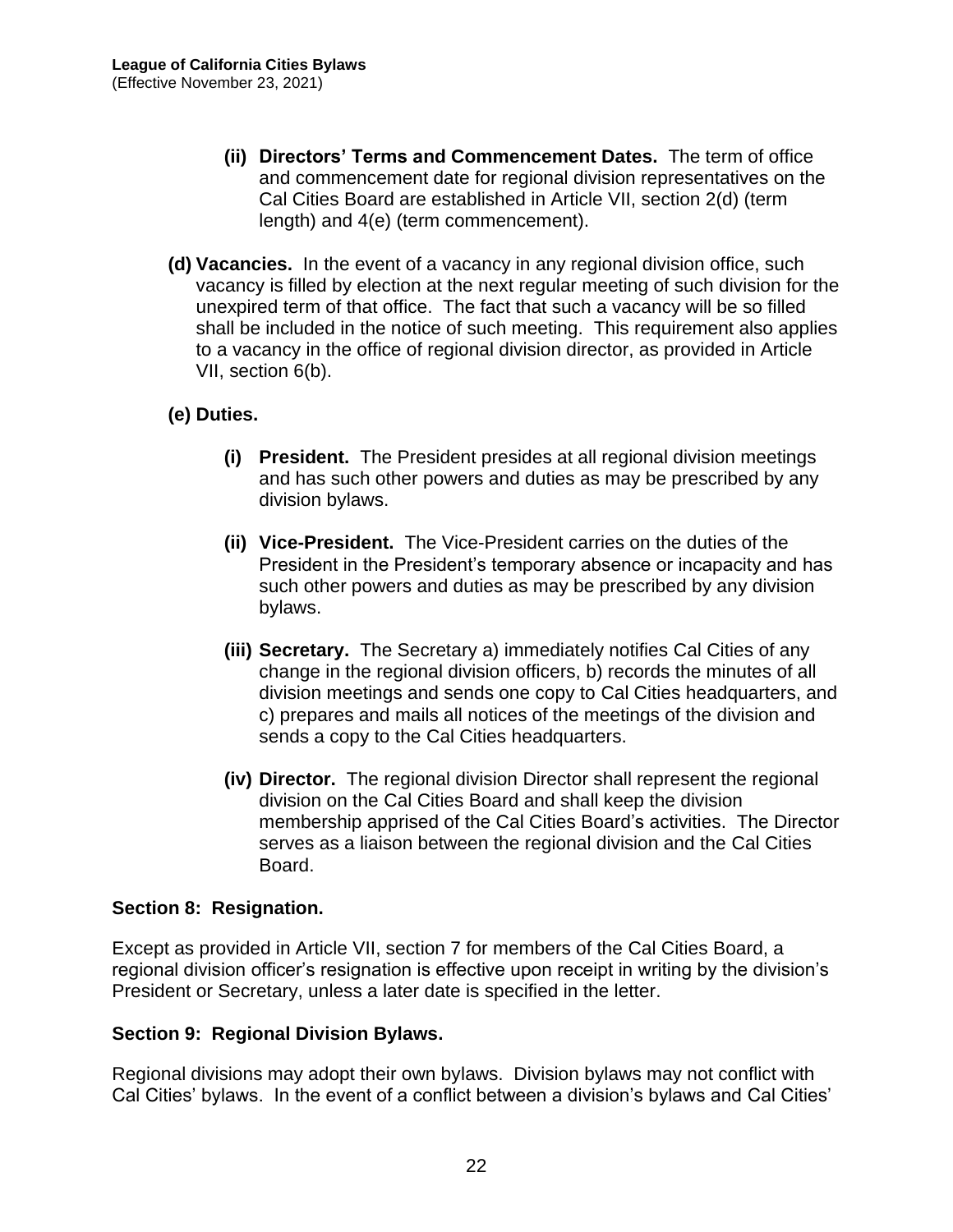bylaws, Cal Cities' bylaws will prevail; Cal Cities' bylaws also prevail when the division does not have bylaws or the division's bylaws are silent.

## <span id="page-26-0"></span>**Article X: Functional Departments**

#### <span id="page-26-1"></span>**Section 1: Listing.**

**(a) Existing Departments.** Cal Cities includes the following functional departments:

Mayors and Council Members **Police Chiefs** City Attorneys **Fire Chiefs** Fiscal Officers **Community Services** Public Works Officers **City Clerks** City Managers **Personnel and Employee Relations** Planning and Community Development

**(b) New Departments.** Additional functional departments may be formed through an amendment to these bylaws (Article XVI).

#### <span id="page-26-2"></span>**Section 2: Officers.**

- **(a) Identity.** Each functional department elects a President, a Vice-President, a representative on the Board, and such other officers as the department's bylaws may establish.
- **(b) Election Timing.** Each functional department elects its officers at the department's business session at Cal Cities' Annual Conference, unless the department's bylaws provide otherwise.
- **(c) Terms.** The term of office for functional department officers is one year, commencing immediately upon the adjournment of the Annual Conference. The exception is the functional department representatives of the Cal Cities Board, whose term is two years as established in Article VII, section 2(d).
- **(d) Vacancies.** A vacancy in the office of President is filled for the unexpired term by the succession of the Vice-President. A vacancy in the office of the Vice-President or any other office of the functional department is filled by appointment by the department President for the unexpired term. The person so appointed shall be a member of such department. A vacancy in the office of department Director is filled as provided in Article VII, section 6(a) for the unexpired term.
- **(e) Duties.**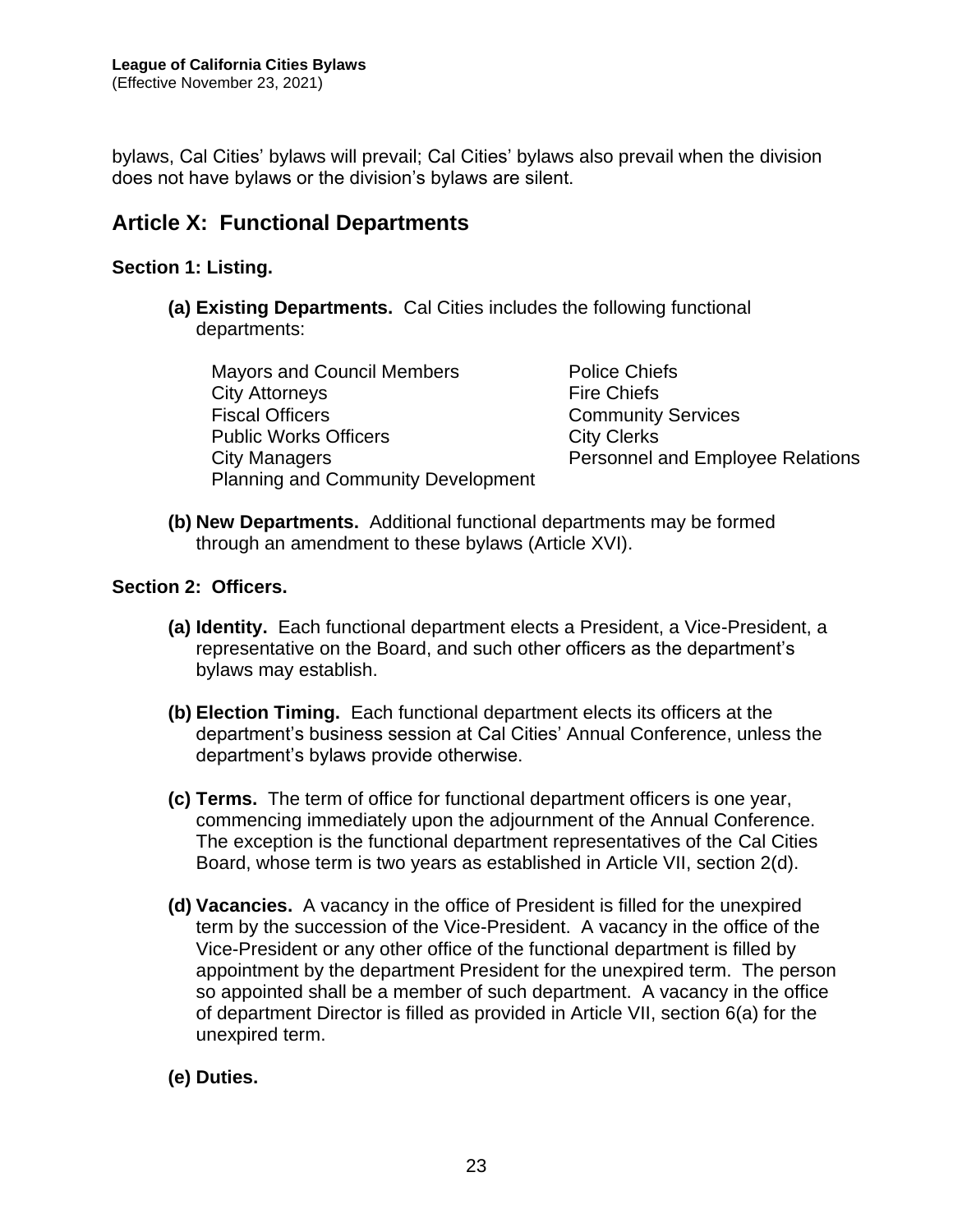- **(i) President.** The President presides at functional department meetings and has such other powers and duties as may be prescribed by any department bylaws.
- **(ii) Vice-President.** The Vice-President carries on the duties of the President in the President's temporary absence or incapacity and has such other powers and duties as may be prescribed by any department bylaws.
- **(iii) Director.** The department Director shall represent the functional department on the Cal Cities Board and shall keep the department membership apprised of the Cal Cities Board's activities. The Director serves as a liaison between the department and the Cal Cities Board.
- **(f) Resignation.** Except as provided in Article VII, section 7 for members of the Cal Cities Board, a functional department officer's resignation is effective upon receipt in writing by the department's President or Vice-President, unless a later date is specified in the letter.

#### <span id="page-27-0"></span>**Section 3: Voting.**

Except as otherwise provided in a functional department's bylaws, the representatives of each Member City may cast collectively one vote on functional department matters. A majority of the votes cast is necessary for a decision.

#### <span id="page-27-1"></span>**Section 4: Department Meetings.**

Functional departments meet at the Annual Conference and at other times and places as they find necessary.

#### <span id="page-27-2"></span>**Section 5: Department Bylaws.**

Functional departments may adopt their own bylaws. Such bylaws may not conflict with Cal Cities' bylaws. In the event of a conflict between a department's bylaws and Cal Cities' bylaws, Cal Cities' bylaws will prevail; Cal Cities' bylaws also prevail when the department does not have bylaws or the department's bylaws are silent.

## <span id="page-27-3"></span>**Article XI: Caucuses**

<span id="page-27-4"></span>**Section 1: Listing.**

**(a) Existing Caucuses.** Cal Cities includes the following caucuses:

African American Caucus Asian Pacific Islander Caucus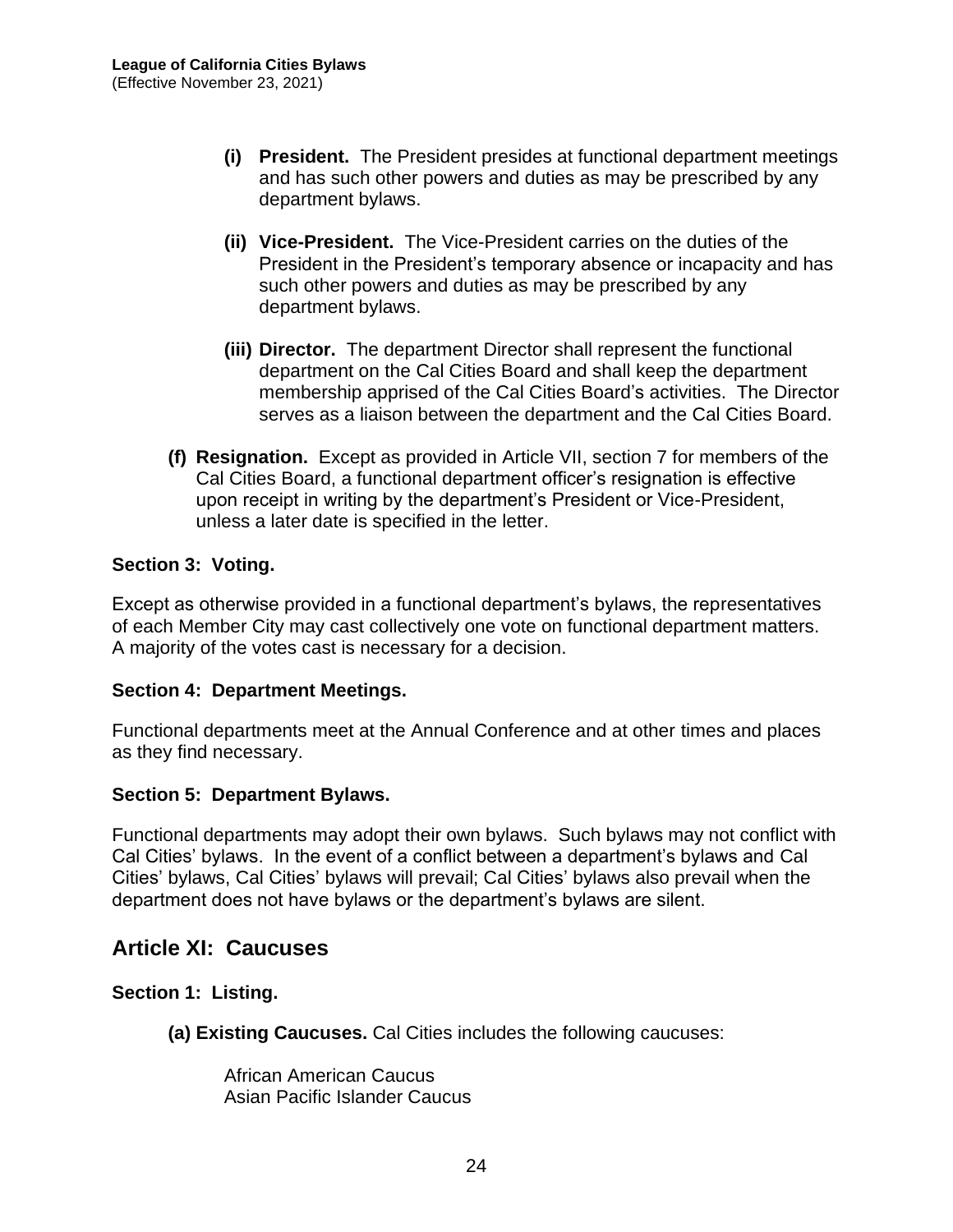Lesbian Gay Bisexual Transgender Queer (LGBTQ) Caucus Latino Caucus Women's Caucus

**(b) New Caucuses.** Additional caucuses may be formed through an amendment to these bylaws (Article XVI).

#### <span id="page-28-0"></span>**Section 2: Purposes and Functions.**

The purposes and functions of the caucuses are as follows:

- (a) To promote within Cal Cities the active involvement and full participation of a wide spectrum of city officials reflecting the diversity of California's cities, so as to enhance responsive city government.
- (b) To facilitate the sharing of information between city officials who share characteristics such as nationality, race, ethnicity, gender, sexual orientation, age, or religion, and to provide educational and leadership development opportunities to such city officials.
- (c) To promote interest in, and advocate for, issues relating to city government and administration that are of concern to caucus members to enhance the quality of life for their diverse constituencies.
- (d) To assist Cal Cities officials in formulating policies by expressing, through resolutions duly adopted, the recommendations of the caucuses. Resolutions adopted by caucuses to be considered at the Annual Conference shall be submitted in the manner provided by Article VI.
- (e) To take action consistent with general Cal Cities policy as duly adopted by Cal Cities' General Assembly or by the Cal Cities Board. Caucuses may take no action in conflict with such policies.
- (f) To meet at the Annual Conference and at other times and places as they find necessary.

#### <span id="page-28-1"></span>**Section 3: Names of Caucuses.**

Each caucus will identify itself as a caucus of the League of California Cities.

#### <span id="page-28-2"></span>**Section 4: Membership.**

All elected and appointed officials in Member Cities may apply to become members of a caucus in accordance with such caucus's bylaws or procedures.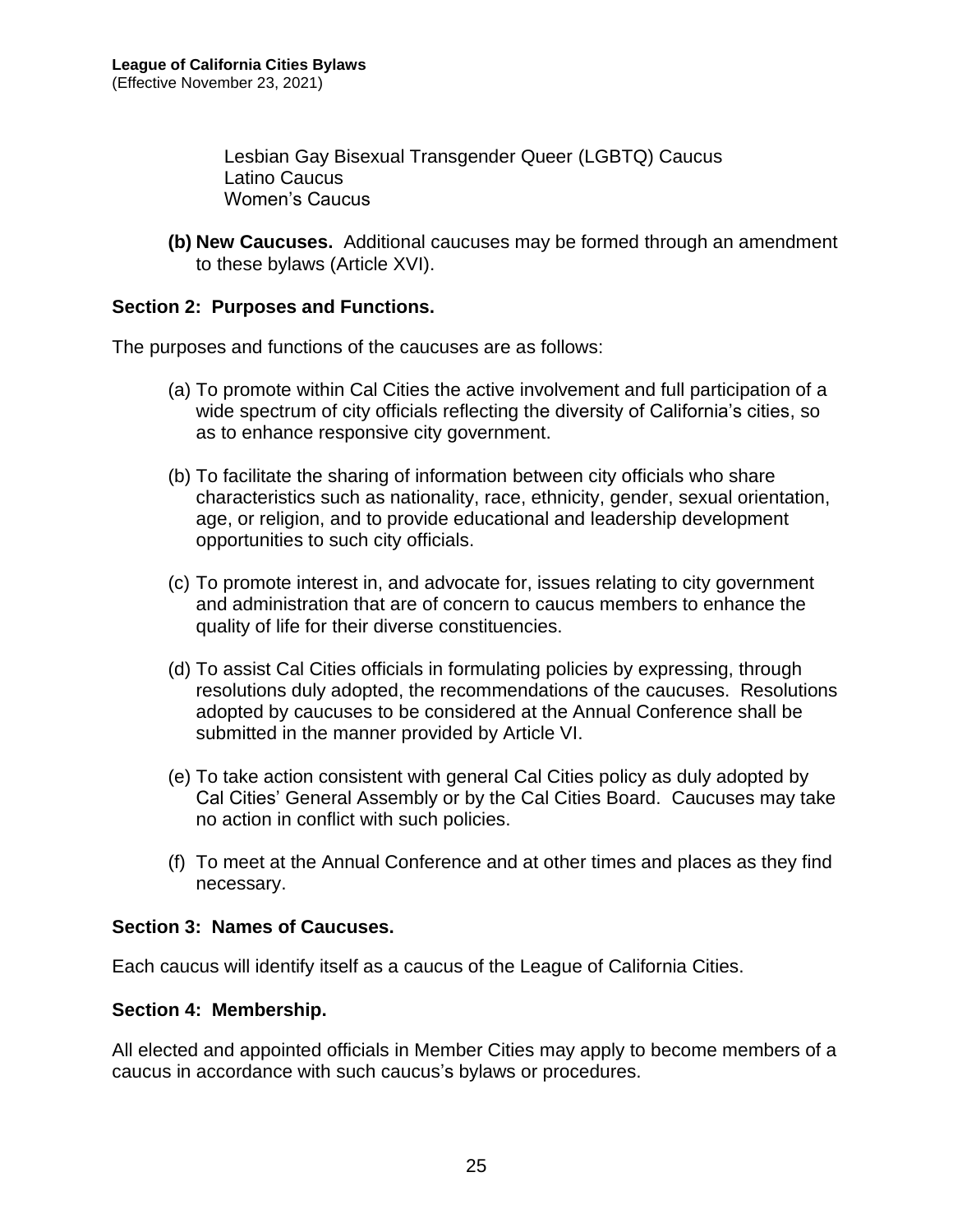#### <span id="page-29-0"></span>**Section 5: Voting.**

Unless otherwise provided in caucus bylaws, each caucus member may cast one vote on caucus matters, and a majority of the votes cast is necessary for a decision.

#### <span id="page-29-1"></span>**Section 6: Officers.**

- **(a) Identity.** Each caucus elects a President, a Vice-President, and a representative on the Cal Cities Board of Directors, and such other officers as caucus bylaws may establish.
- **(b) Election Timing.** Each caucus elects its officers at the caucus meeting at the Cal Cities Annual Conference, unless another date is provided by caucus bylaws.
- **(c) Terms.**
	- **(i) Officers' Terms and Commencement Dates.** Except as provided below, the term of office of all newly elected officers is one year, commencing immediately upon election, unless another term length or commencement date is provided by caucus bylaws.<sup>8</sup>
	- **(ii) Directors' Terms and Commencement Dates.** The term of office and commencement date for caucus representatives on the Cal Cities Board are established in Article VII, section 2(d) (term length) and 4(c) (term commencement).
- **(d) Vacancies.** Unless otherwise provided in caucus bylaws, a vacancy in the office of President is filled for the unexpired term by the succession of the Vice-President. A vacancy in the office of the Vice-President or any other office of the caucus is filled by appointment by the caucus President for the unexpired term. The person so appointed shall be a member of such caucus. A vacancy in the office of caucus Director is filled as provided in Article VII, section  $6(c)$  for the unexpired term.

#### **(e) Duties.**

**(i) President.** The President presides at all caucus meetings and has such other powers and duties as may be prescribed by caucus bylaws.

<sup>&</sup>lt;sup>8</sup> Note that this term commencement is different than that for the Cal Cities board (whose terms commence upon adjournment of the Annual Conference) and than that for department officers (also upon adjournment of the Annual Conference).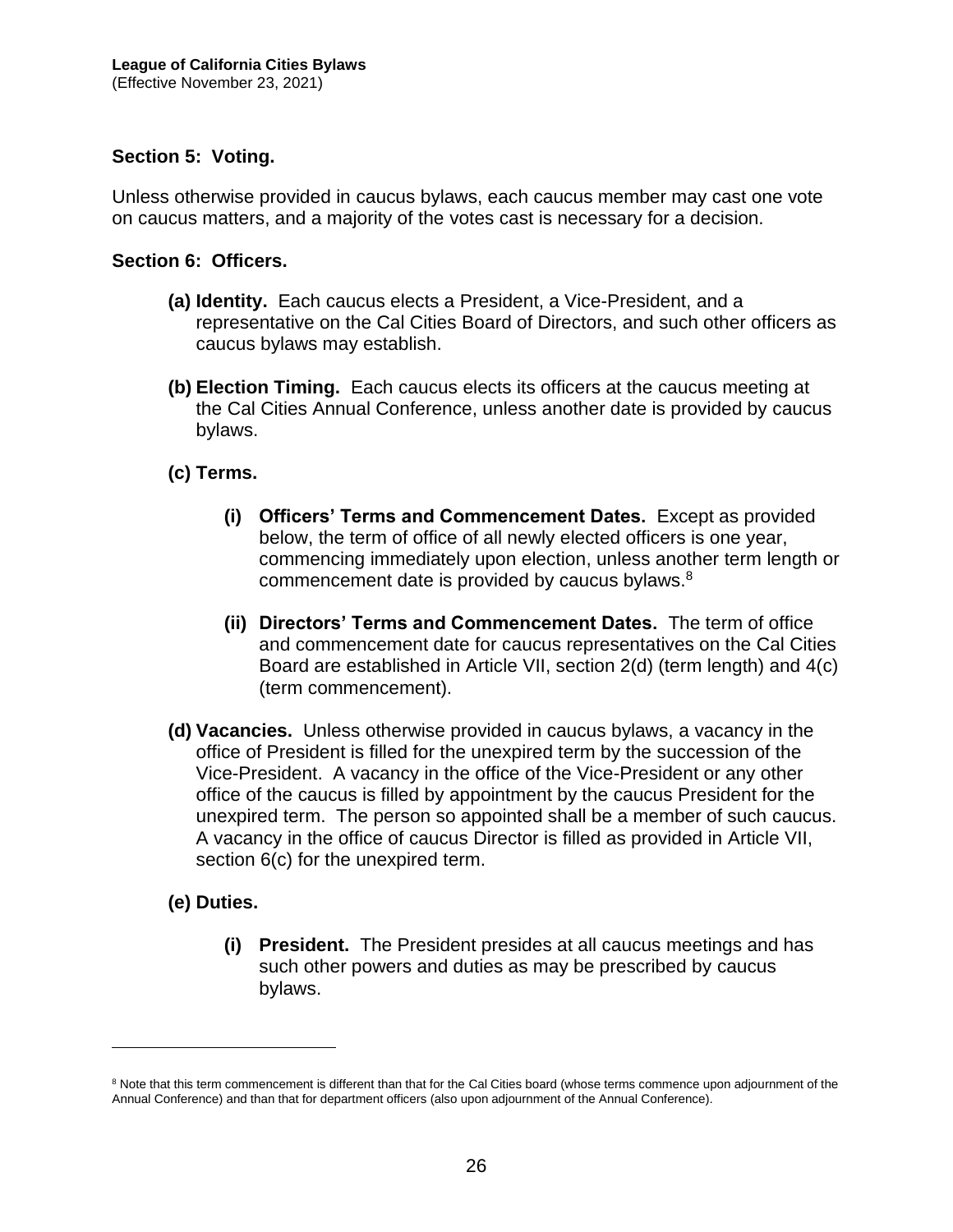- **(ii) Vice-President.** The Vice-President carries on the duties of the President in the President's temporary absence or incapacity and has such other powers and duties as may be prescribed by caucus bylaws.
- **(iii) Director.** The caucus Director shall represent the caucus on the Cal Cities Board and shall keep the caucus membership apprised of the Cal Cities Board's activities. The Director serves as a liaison between the caucus and the Cal Cities Board.

#### <span id="page-30-0"></span>**Section 7: Resignation.**

Except as provided in Article VII, section 7 for members of the Cal Cities Board, a caucus officer's resignation is effective upon receipt in writing by the caucus President, unless a later date is specified in the resignation letter or provided by caucus bylaws.

#### <span id="page-30-1"></span>**Section 8: Caucus Bylaws.**

Caucuses may adopt their own bylaws. Such bylaws may not conflict with Cal Cities' bylaws. In the event of a conflict between a caucus's bylaws and Cal Cities' bylaws, Cal Cities' bylaws will prevail; Cal Cities' bylaws also prevail when the caucus does not have bylaws or the caucus's bylaws are silent.

## <span id="page-30-2"></span>**Article XII: Voting**

#### <span id="page-30-3"></span>**Section 1: Quorum.**

- **(a) In General.** A majority of the members of the Cal Cities Board, functional department, regional division, caucus, committee or other kind of subsidiary body constitutes a quorum for the purpose of making decisions.<sup>9</sup>
- **(b) General Assembly.** The presence, at the General Assembly, of credentialed voting delegates (or alternates) representing a majority of Member Cities, constitutes a quorum.<sup>10</sup>
- **(c) Failure to Achieve Quorum.** In the event that a body other than the Cal Cities Board of directors lacks a quorum, all votes taken by that body will be advisory to the Cal Cities Board, which shall be advised that a quorum was

<sup>9</sup> *See* Cal. Corp. Code § 7211(a)(8) (noting that a board meeting may continue to transact business after a quorum is lost as long as items approved receive a majority of the quorum, unless a higher approval threshold exists for approval of a certain type of action).

<sup>&</sup>lt;sup>10</sup> See Cal. Corp. Code § 7512(c) (noting that a membership meeting may continue to transact business after a quorum is lost as long as items approved receive a majority of the quorum, unless a higher approval threshold exists for approval of a certain type of action—for example, bylaws approval).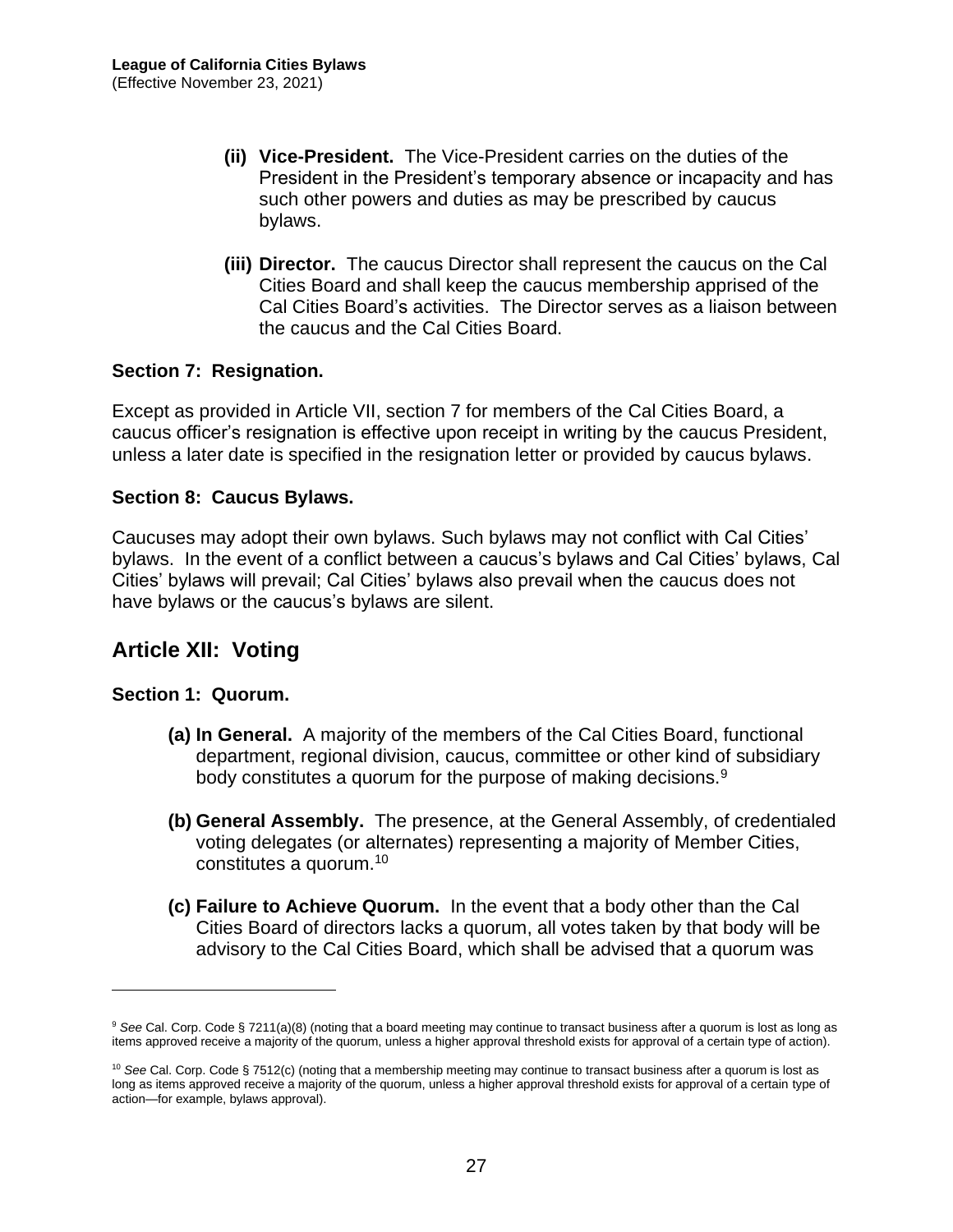not present. In the event that the Cal Cities Board is unable to achieve a quorum, the Cal Cities Board will adjourn until such time as a quorum can be achieved.

#### <span id="page-31-0"></span>**Section 2: Voting Methods.**

- **(a) General Assembly.** All voting in meetings of the General Assembly of Cal Cities, its regional divisions, functional departments, caucuses, committees, and other kinds of subsidiary bodies is by voice vote.
- **(b) Alternative Methods.** If the presiding official cannot determine the outcome of the voice vote or three or more Member Cities request, an alternative method of voting may be used. An alternative voting method may be by any means (show of hands, written ballot, display of voting cards, etc.) which allows the presiding official to accurately determine the outcome of the vote.
- **(c) Roll Call Vote.** A roll call may be demanded by representatives of ten percent or more of the voting body.
- **(d) Voting Cards.** A voting card will be issued to each Member City's designated voting delegate upon presentation of evidence of the delegate's designation by the Member City.
- **(e) Proxy Voting.** Proxy voting is not allowed.

#### <span id="page-31-1"></span>**Section 3: Vote Threshold.**

Except as otherwise provided in these bylaws (see, for example, Article XVI, section 2), a majority vote of approval of those voting is necessary for decision.

#### <span id="page-31-2"></span>**Section 4: One City One Vote.**

Except as otherwise provided in a functional department's, a regional division's, or caucus's bylaws, the representative of each Member City present and in good standing collectively casts one vote. A majority of the votes cast is necessary for a decision.

#### <span id="page-31-3"></span>**Section 5: Mail Balloting.**

In addition to voting at Cal Cities meetings, Cal Cities may solicit member input by mail ballot.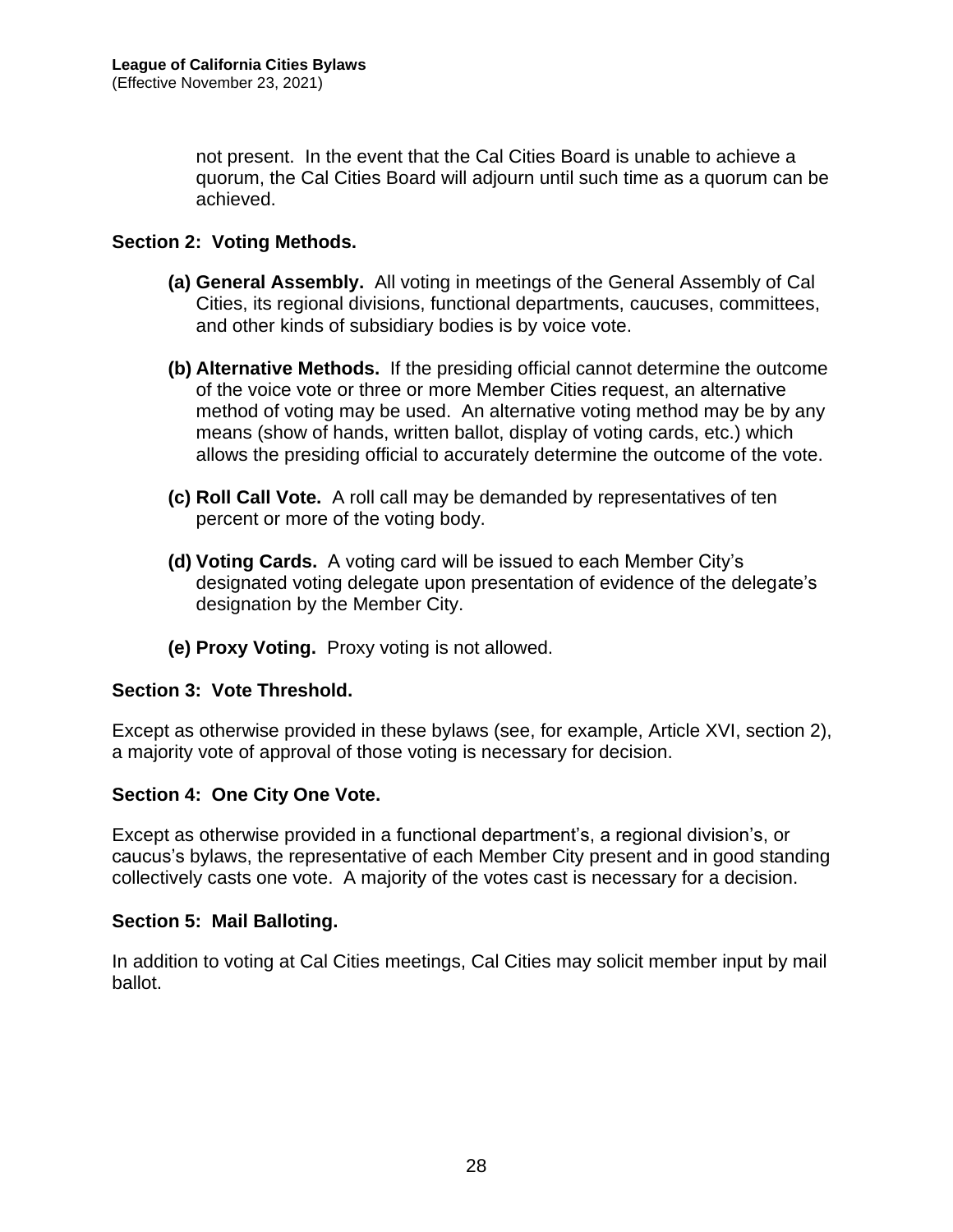- **(a) Mailing.<sup>11</sup>** The question(s) to be voted upon, along with explanatory materials and a ballot, shall be mailed by first class mail to each Member City for consideration and action.
- **(b) Time Frame for Action.** Member Cities shall have at least 45 days to cast their vote. Ballots shall be cast by returning the Member City's ballot to Cal Cities' principal office in Sacramento.
- **(c) Ballot Tabulation and Results Announcement.** The Cal Cities President will appoint a counting committee of three board members to count the votes cast by mail ballot. The counting committee will submit its count to the Cal Cities Board, which shall canvass the vote and announce the results.
- **(d) Functional Departments, Regional Divisions, and Caucuses.**  Departments, divisions, and caucuses may also use mail balloting under procedures specified in their respective bylaws.

## <span id="page-32-0"></span>**Article XIII: Qualifications to Hold Office and Vacancies**

#### <span id="page-32-1"></span>**Section 1: Eligibility to Hold Office.**

- **(a) In General.** Excepting the office of the Executive Director, no person shall be eligible to hold office in Cal Cities or any Cal Cities division, department, or caucus unless the individual is officially in city service in a Member City at the time of the person's election or appointment. Regional division, functional department, and caucus bylaws may specify additional eligibility requirements for their respective officeholders.
- **(b) Length of Service.** An individual who has occupied an elected Cal Cities Board office (as defined in Article VIII, section 1) for nine months (275 days) or more is ineligible to stand for election for that same office again.

#### <span id="page-32-2"></span>**Section 2: Vacancies.**

- **(a) Vacancy Defined.** A Cal Cities office becomes vacant when an individual resigns, misses three consecutive convened meetings or leaves city service.<sup>12</sup>
- **(b) Effective Date of Vacancy Caused by Leaving City Service.** The effective date of a vacancy caused by a departure from city service is the date an individual ceases to occupy the same or comparable city office as the individual

<sup>&</sup>lt;sup>11</sup> The Administrative Services Committee recommends Cal Cities also include notice of the upcoming ballot in a variety of Cal Cities communications to alert Member Cities to make inquiry in the event a city's ballot is lost in the mail.

<sup>12</sup> *See also* Cal. Corp. Code § 7221 (board may declare a director's seat vacant if a court declares the director of unsound mind or the director has been convicted of a felony).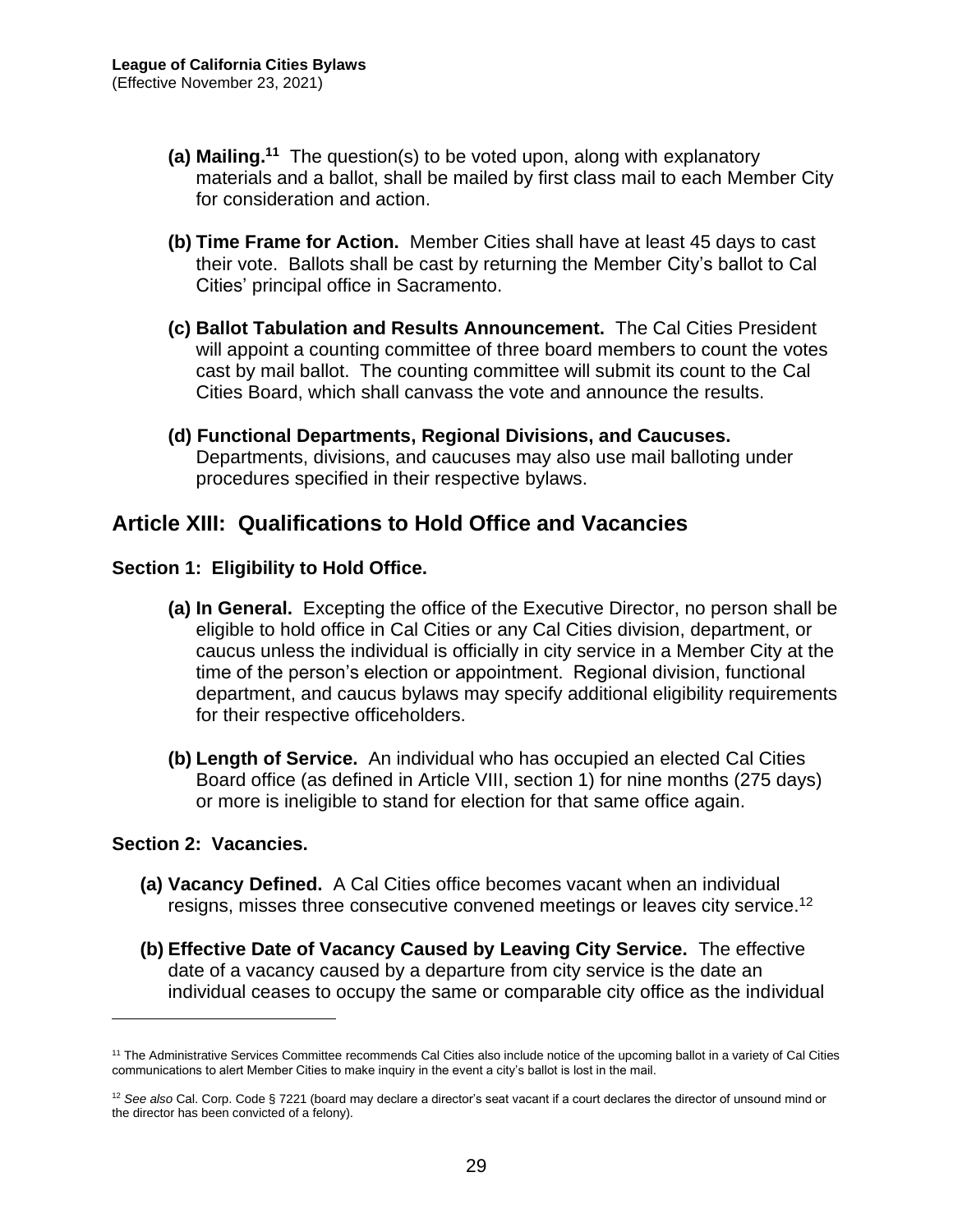had when the individual was elected or appointed to the Cal Cities office. Upon written request of the individual, the Cal Cities Board may allow the individual to continue in the Cal Cities office for a period not to exceed 3 months from the effective date of the vacancy, which time period may be extended by the Board upon finding of good cause.

- **(c) Effective Date of Resignations.** For the effective dates of resignations, see Article VII, section 7 (effective date of Cal Cities Board resignations), Article IX, section 8 (effective date of regional division officer resignations), Article X, section 2(f) (effective date of department officer resignations), and Article XI, section 7 (effective date of caucus officer resignations).
- **(d) Filling Vacancies.** Vacancies will be filled as provided in these bylaws; see Article VII, section 6 (filling Cal Cities Board vacancies), Article IX, section 7(d) (filling regional division officer vacancies), Article X, section 2(d) (filling functional department officer vacancies), and Article XI, section 6(d) (filling caucus officer vacancies).
- **(e) Successor Terms.** An individual filling a vacancy serves the unexpired term of his or her predecessor.

## <span id="page-33-0"></span>**Article XIV: Finances**

#### <span id="page-33-1"></span>**Section 1: Fiscal Year.**

The fiscal year of Cal Cities is the calendar year.

#### <span id="page-33-2"></span>**Section 2: Budget.**

- **(a) Preparation and Approval.** Not less than fifteen days prior to the budget meeting of the Cal Cities Board, the Executive Director shall distribute to the Board a detailed budget describing the estimated revenues and expenditures for the ensuing budgetary period for the Cal Cities Board's consideration and approval.
- **(b) Dissemination.** Upon approval, a copy of Cal Cities' budget shall be sent to each regional division, functional department, and caucus president, who shall make it available to division, department, and caucus members.

#### <span id="page-33-3"></span>**Section 3: Limitation of Expenditures.**

The Cal Cities Board may not incur indebtedness in excess of the estimated or actual revenues for the ensuing fiscal year, without the approval of Cal Cities' General Assembly.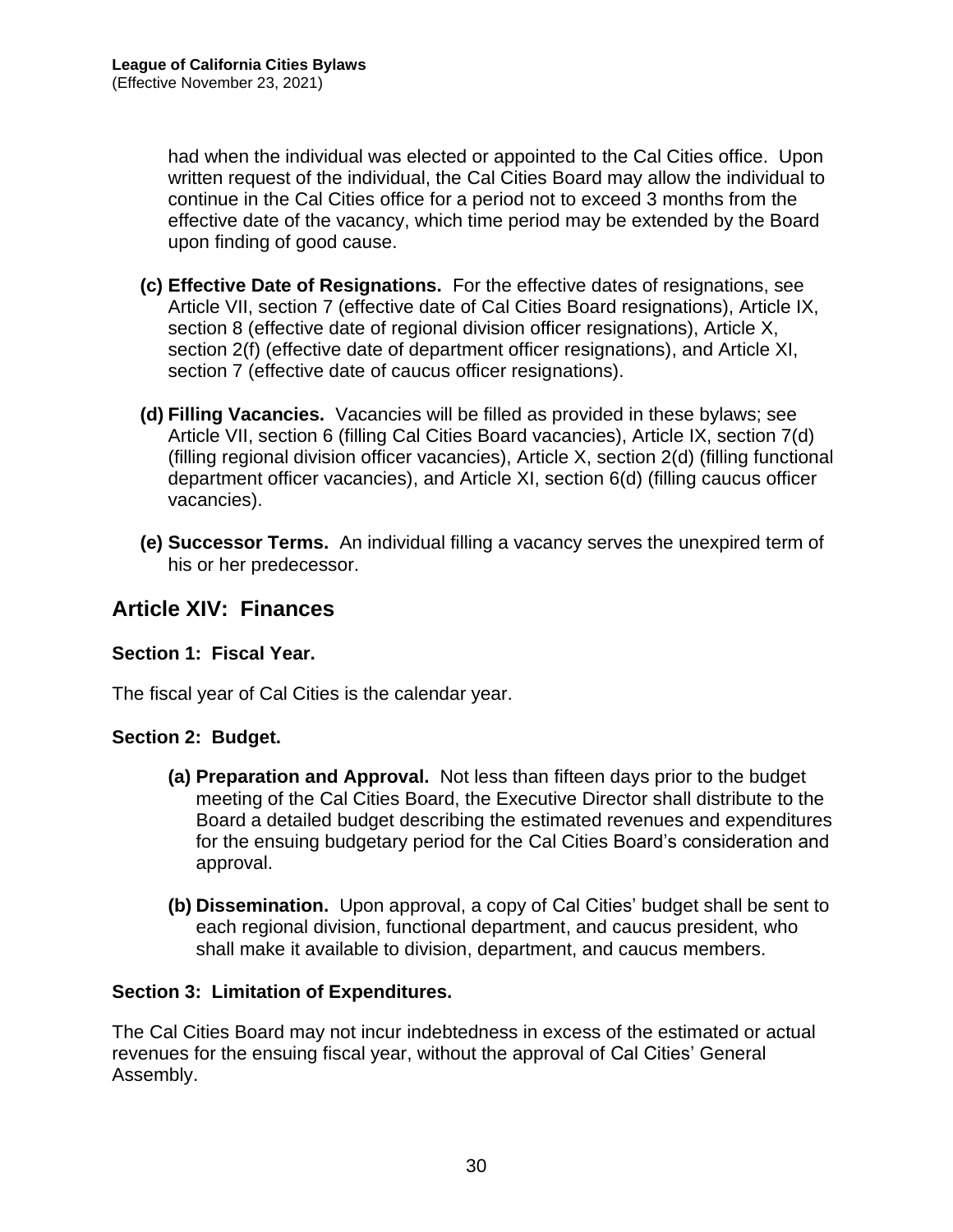#### <span id="page-34-0"></span>**Section 4: Annual Audit.**

Cal Cities' accounts shall be audited by a certified public accountant after the close of each fiscal year.

#### <span id="page-34-1"></span>**Section 5: Special Assessment for Cal Cities Building.**

By resolution approved by a majority of those cities present and voting thereon at an Annual Conference, a special assessment may be levied for a permanent headquarters office building in Sacramento as specified in the resolution.

## <span id="page-34-2"></span>**Article XV: Prohibited Transactions**

#### <span id="page-34-3"></span>**Section 1: Conflicts of Interest.**

General Principle. Members of the Cal Cities Board as well as members of Cal Cities policy committees, and members of any standing or ad hoc committees and task forces consisting of members of the Cal Cities Board or Cal Cities policy committees, are expected to make decisions in the best overall interests of cities statewide, as opposed to narrow parochial, personal, or financial interests. This is analogous to city officials being expected to make decisions in the best overall interests of the community as opposed to narrow private or self-interests.

#### <span id="page-34-4"></span>**Section 2: Loans.**

Except as permitted by California Nonprofit Corporation Law,<sup>13</sup> Cal Cities may not make any loan of money or property to, or guarantee the obligation of, any director or officer. This prohibition does not prohibit Cal Cities from advancing funds to a Cal Cities director or officer for expenses reasonably anticipated to be incurred in performance of their duties as an officer or director, so long as such individual would be entitled to be reimbursed for such expenses under Cal Cities Board policies absent that advance.

#### <span id="page-34-5"></span>**Section 3: Self-Dealing and Common Directorship Transactions.<sup>14</sup>**

- **(a) Self-Dealing Transactions.** A self-dealing transaction is a transaction to which Cal Cities is a party and in which one or more of its directors has a material financial interest.
- **(b) Common Directorships.** "Common directorships" occur when Cal Cities enters into a transaction with an organization in which one of Cal Cities' directors also serves on the organization's board.

<sup>13</sup> *See* Cal. Corp. § 7235.

<sup>14</sup> *See generally* Cal. Corp. Code § 7233. Note that interested or common directors may be counted in determining the existence of a quorum in a board or committee meeting that approves such transactions. See Cal. Corp. Code § 7234.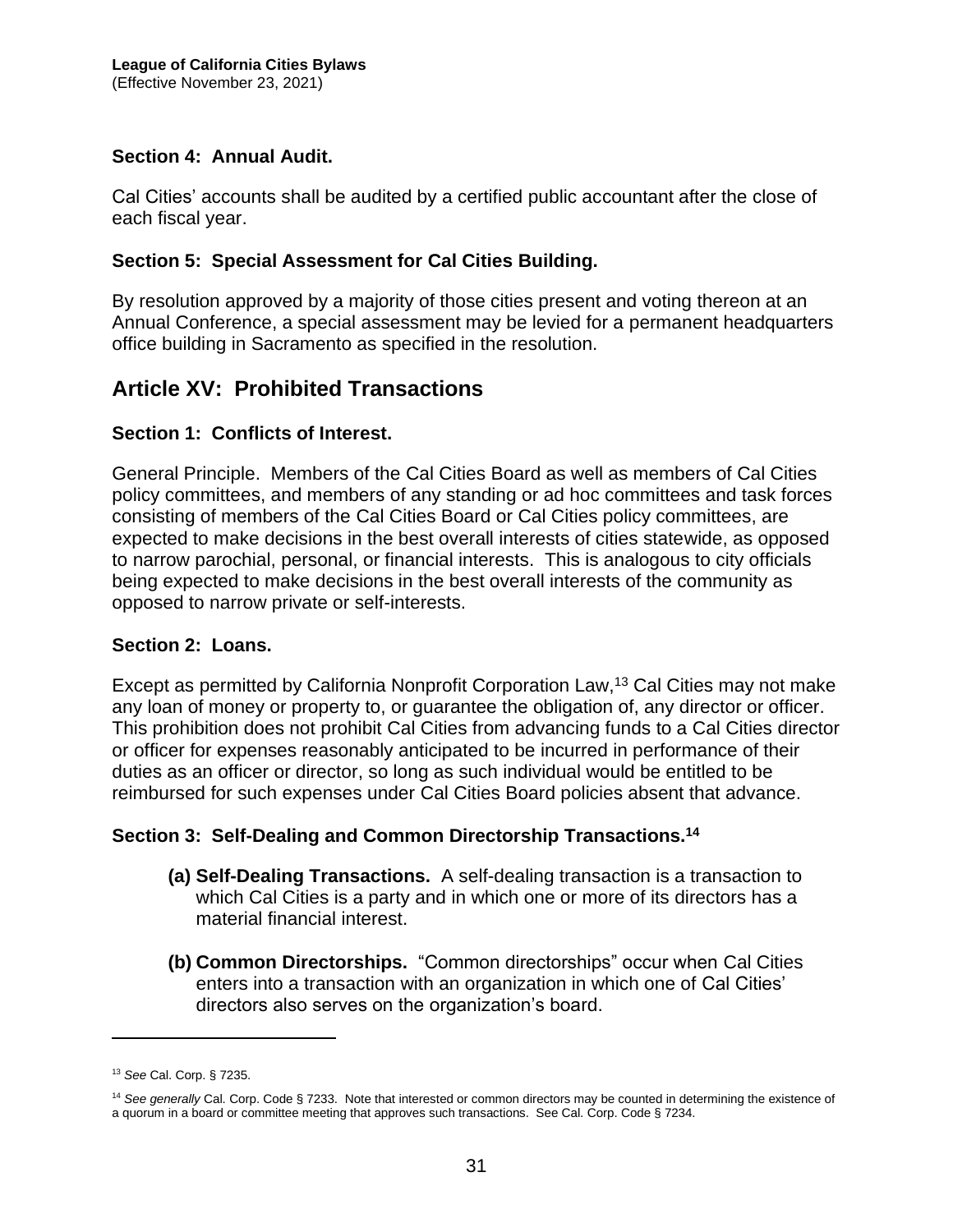- **(c) Pre-Transaction Approval.** To approve a transaction involving either selfdealing or a common directorship, the Cal Cities Board shall determine, before the transaction, that
	- (i) Cal Cities is entering into the transaction for its own benefit;
	- (ii) The transaction is fair and reasonable to Cal Cities at the time; and
	- (iii) After reasonable investigation, the Cal Cities Board determines that it could not have obtained a more advantageous arrangement with reasonable effort under the circumstances.

Such determinations shall be made by the Cal Cities Board in good faith, with knowledge of the material facts concerning the transaction and the director's interest in the transaction, without counting the vote of the interested director or directors.

**(d) Post-Transaction Approval.** When it is not reasonably practicable to obtain Board approval before entering into such transactions, a Board committee may approve such transaction in a manner consistent with the requirements in the preceding paragraph, provided that, at its next meeting, the full Board determines in good faith that the Cal Cities Board committee's approval of the transaction was consistent with such requirements and that it was not reasonably practical to obtain advance approval by the full Board, and ratifies the transaction by a majority of the directors then in office without the vote of any interested director.<sup>15</sup>

#### <span id="page-35-0"></span>**Section 4: Ethical Considerations.**

These restrictions, of course, represent the floor, not the ceiling, for ethical conduct as a Cal Cities board member or policy committee member. If a board member or policy committee member believes that there are circumstances under which Cal Cities' members might reasonably question the board member's or policy committee member's ability to act solely in the best interests of Cal Cities and its member cities, the prudent course is to abstain. As an example, typically Cal Cities board members have abstained from participating in decisions on legislation that would affect organizations for which they work. Another example is legislation that would uniquely benefit a board member's city. Policy committee members should also consider abstaining in similar circumstances.

<sup>15</sup> *See* Cal. Corp. Code § 7233 (specifying under what circumstances a self-dealing transaction is void or voidable).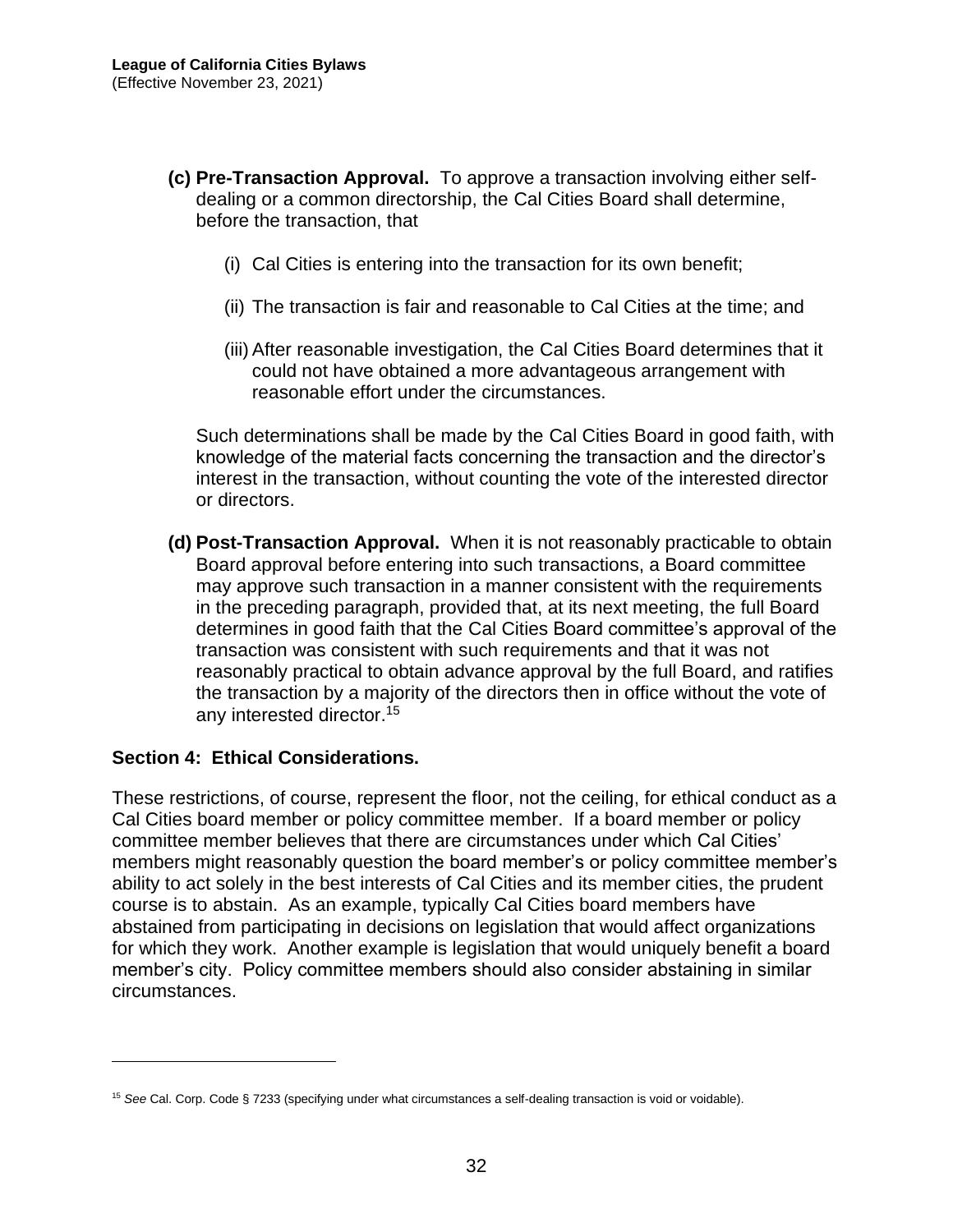## <span id="page-36-0"></span>**Article XVI: Miscellaneous**

#### <span id="page-36-1"></span>**Section 1: Indemnification.**

- **(a) Indemnity Authorized.** To the extent allowed by California Nonprofit Corporation Law,<sup>16</sup> Cal Cities may indemnify and advance expenses to its agents in connection with any proceeding, and in accordance with that law. For purposes of this section, "agent" includes directors, officers, employees, other Cal Cities agents, and persons formerly occupying these positions.
- **(b) Approval of Indemnity.** An individual seeking indemnification shall make a written request to the Cal Cities Board in each case.
	- **(i) Success on the Merits.** To the extent that the individual has been successful on the merits, the Cal Cities Board will promptly authorize indemnification in accordance with California Nonprofit Corporation  $Law<sup>17</sup>$
	- **(ii) Other Instances.** Otherwise, the Cal Cities Board shall promptly determine, by a vote of a majority of a quorum consisting of directors who are not parties to the proceeding, whether, in the specific case, the agent has met the applicable standard of conduct under California law,<sup>18</sup> and, if so, will authorize indemnification to the extent permitted.
- **(c) Advancing Expenses.** To the extent allowed under California Nonprofit Corporation Law,<sup>19</sup> the Cal Cities Board may authorize an advance of expenses incurred by or on behalf of an agent of this corporation in defending any proceeding prior to final disposition. The Cal Cities Board shall find that:
	- (i) the requested advances are reasonable; and
	- (ii) before any advance is made, the agent will submit a written undertaking satisfactory to the Cal Cities Board to repay the advance unless it is ultimately determined that the agent is entitled to indemnification for the expenses under this section.

<sup>16</sup> *See* Cal. Corp. Code § 7237.

<sup>17</sup> *See* Cal. Corp. Code § 7237(d).

<sup>18</sup> *See* Cal. Corp. Code § 7237(b) and (c) (with exceptions).

<sup>19</sup> *See* Cal. Corp. Code § 7237(f).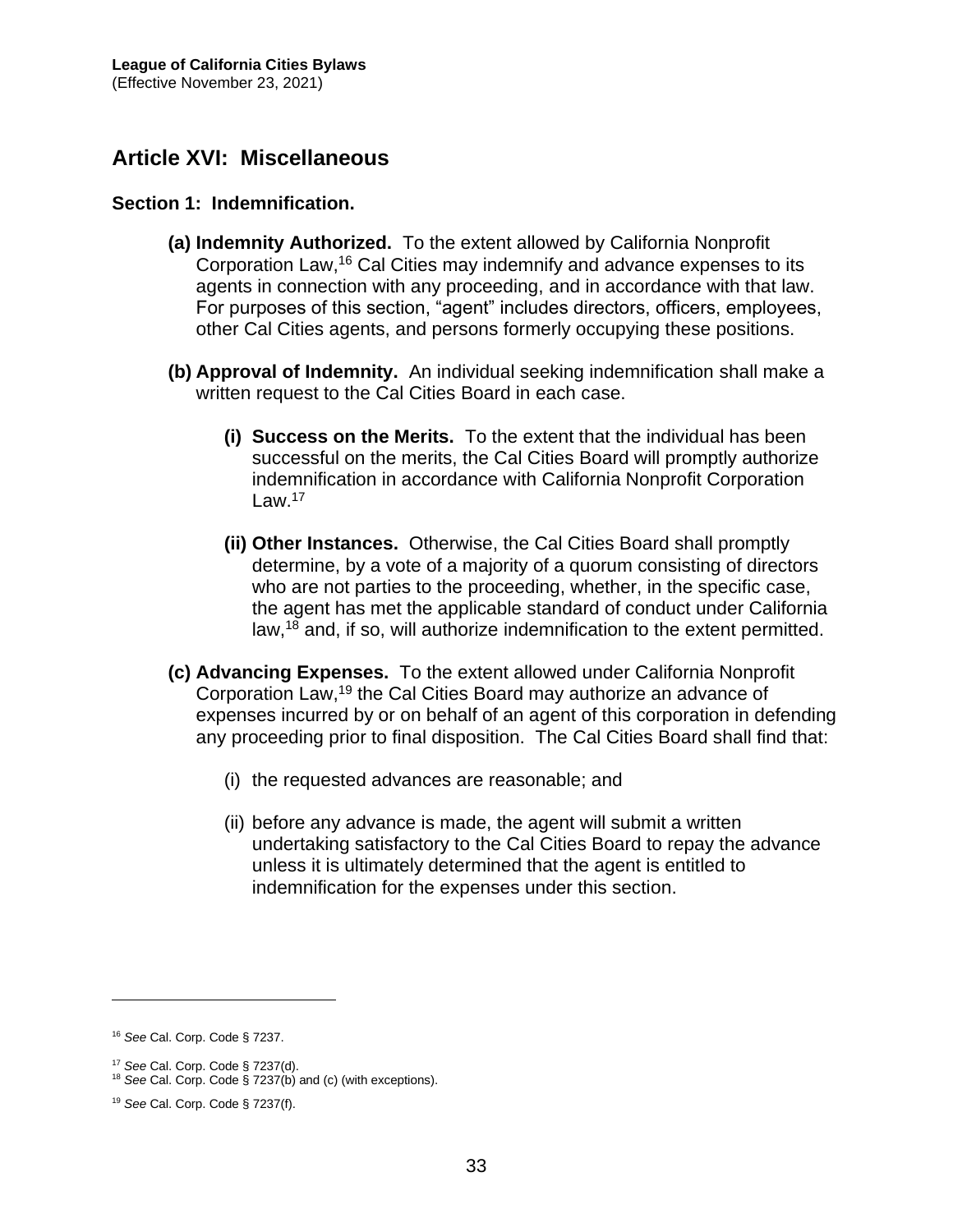#### <span id="page-37-0"></span>**Section 2: Insurance.<sup>20</sup>**

The Cal Cities Board may authorize the purchase of insurance on behalf of any agent against any liability asserted against or incurred by the agent in such capacity or arising out of the agent's status as such, and such insurance may provide for coverage against liabilities beyond Cal Cities' authority to indemnify an agent under law.

#### <span id="page-37-1"></span>**Section 3: Contracts and Execution of Instruments.**

All contracts entered into on behalf of Cal Cities shall be authorized by the Cal Cities Board, or by the person or persons upon whom the Cal Cities Board confers such power from time to time. Except as otherwise provided by law, every check, draft, promissory note, money order, or other evidence of indebtedness of Cal Cities shall be signed by the persons authorized to do so by the Cal Cities Board.

#### <span id="page-37-2"></span>**Section 4: Disposition of Assets Upon Dissolution.**

Cal Cities' properties and assets are irrevocably dedicated to the fulfillment of Cal Cities' purposes as described in Article II. No part of Cal Cities' net earnings, properties and assets, on dissolution or otherwise, may inure to the benefit of any private person. On liquidation or dissolution, Cal Cities' net assets shall be distributed to Cal Cities' Member Cities consistent with the provisions of the California Nonprofit Corporation Law relating to mutual benefit corporations then in effect.

#### <span id="page-37-3"></span>**Section 5: Parliamentary Authority.**

Subject to the provisions of these bylaws and applicable law, Robert's Rules of Order or other such parliamentary rules as may be adopted by the Cal Cities Board shall prevail at all meetings of Cal Cities, the Cal Cities Board, and in all functional departments, regional divisions, and caucuses.

#### <span id="page-37-4"></span>**Section 6: Seal.**

The Cal Cities Board has provided a suitable seal for Cal Cities which is circular and which contains the following inscription:

#### "LEAGUE OF CALIFORNIA CITIES INCORPORATED NOVEMBER 4, 1932, CALIFORNIA"

The seal may be affixed to corporate instruments, but any failure to affix it does not affect the instrument's validity.

<sup>20</sup> *See also* Cal. Corp. Code § 7237(i) (authorizing insurance).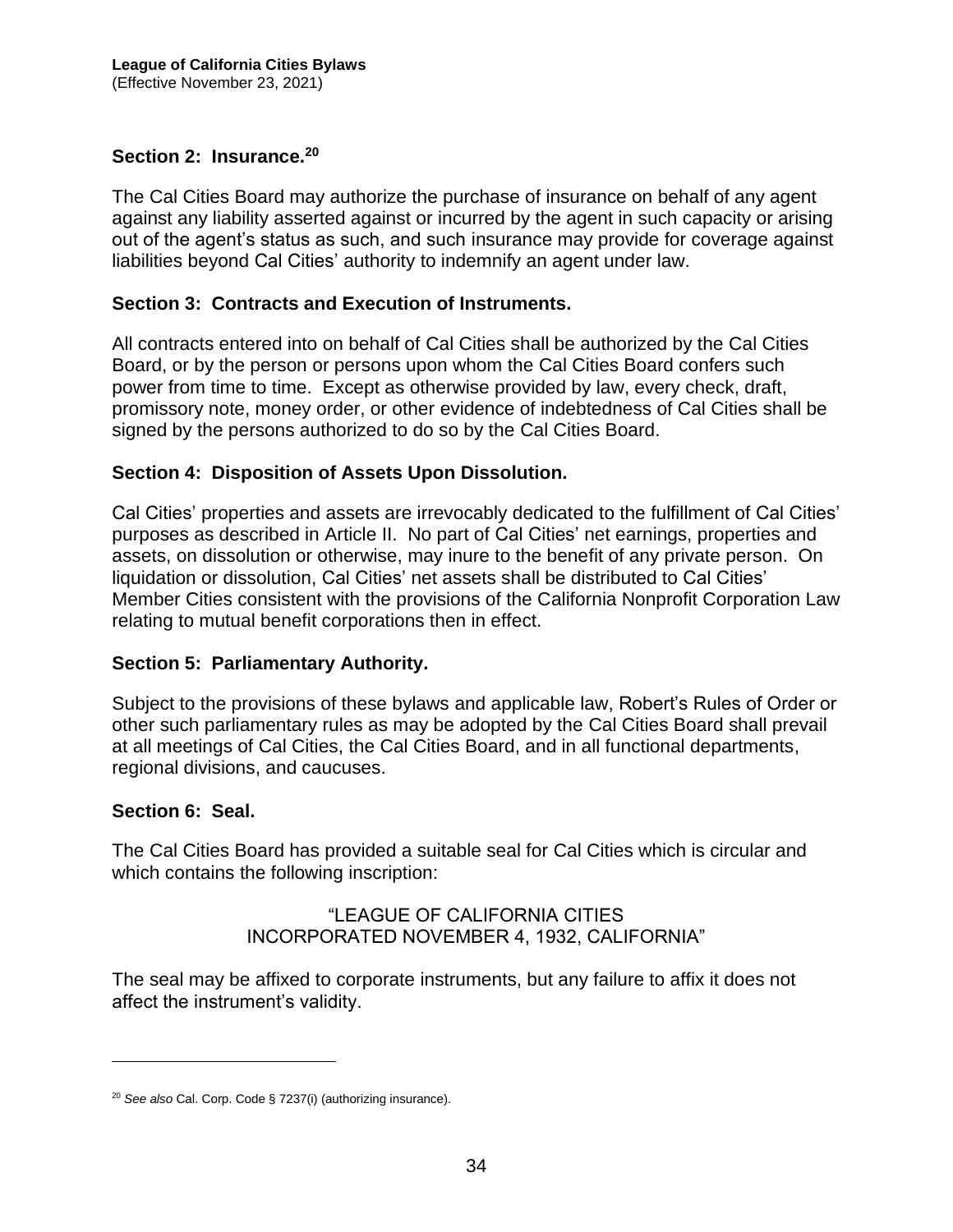#### <span id="page-38-0"></span>**Section 7: Governing Law.**

In all matters not specified in these bylaws, or in the event these bylaws are inconsistent with applicable law, the provisions of California Nonprofit Corporation Law then in effect apply.

#### <span id="page-38-1"></span>**Section 8: Litigation Authority.**

Member Cities authorize Cal Cities to initiate or respond to litigation on their collective behalf when the Cal Cities Board determines such litigation is necessary to protect Member Cities' shared vital interests.

#### <span id="page-38-2"></span>**Article XVII: Amendments**

#### <span id="page-38-3"></span>**Section 1: Consideration.**

These bylaws may be amended by Cal Cities' General Assembly (see Article XVII, section 5 for procedures) or by a mail ballot to Member Cities (see Article XII, section 5 for procedures).

#### <span id="page-38-4"></span>**Section 2: Vote Threshold.**

A two-thirds vote of approval of those voting is necessary to amend these bylaws.

#### <span id="page-38-5"></span>**Section 3: Who May Propose.**

Amendments may be proposed by the Cal Cities Board or by petition of ten percent of Member Cities. The proponent may specify whether the amendment is to be considered at the General Assembly or by mail ballot.

#### <span id="page-38-6"></span>**Section 4: Board Review.**

Any amendment proposed by petition shall be submitted to the Cal Cities Board in writing for its review. The Cal Cities Board's recommendation and reasons following its review shall accompany all materials relating to the proposed amendment.

#### <span id="page-38-7"></span>**Section 5: Procedure for Consideration by General Assembly.**

- **(a) Notice.** The meeting notice required by Article V, section 4 for Cal Cities meetings shall include notice of any proposal to amend Cal Cities' bylaws, along with the subject of the proposed amendment(s).
- **(b) Consideration by General Assembly.** The proposed amendment, along with any action by the Cal Cities Board pursuant to section 4 of this Article, shall be considered by the General Assembly along with any resolutions presented pursuant to Article VI.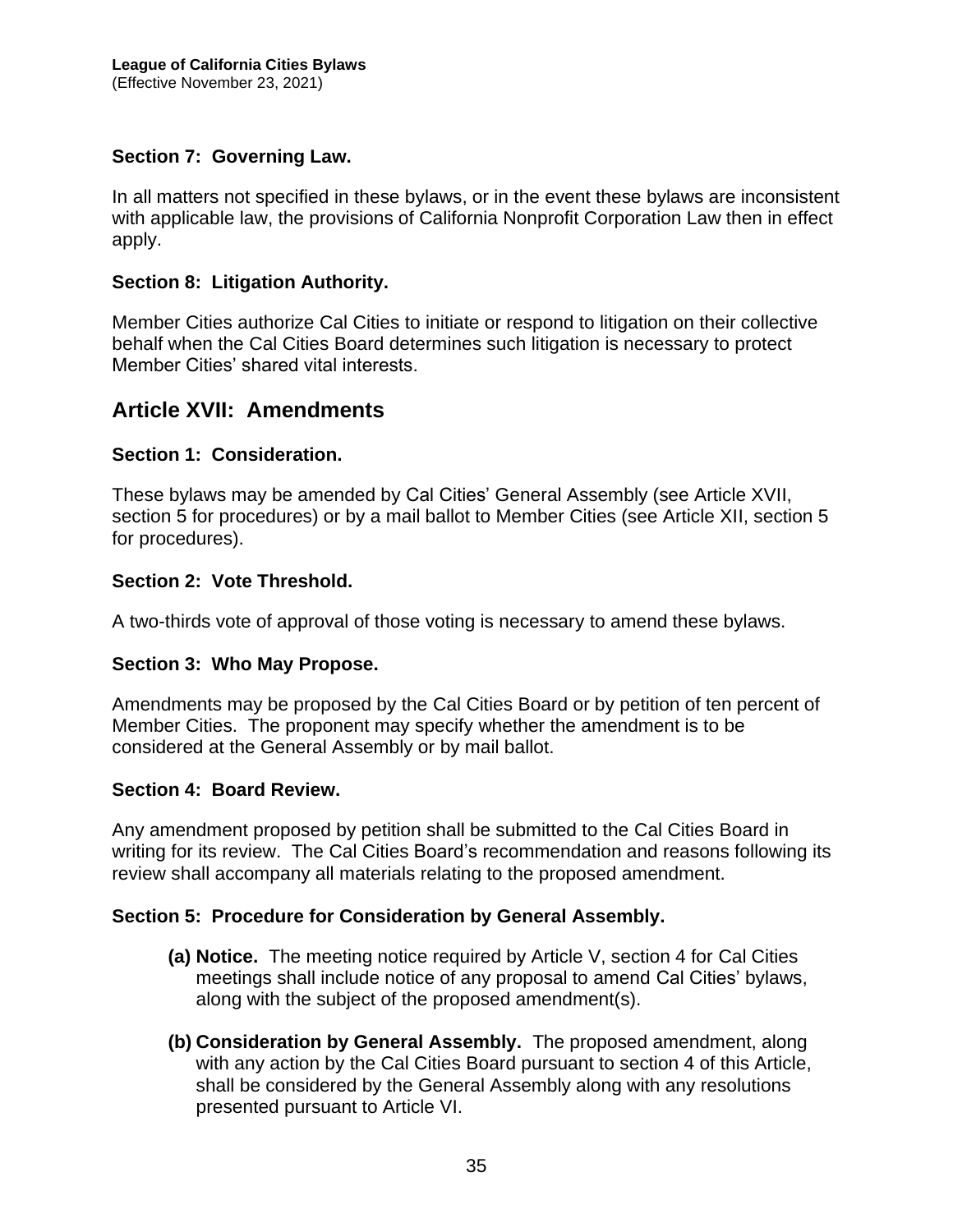#### <span id="page-39-0"></span>**Section 6: Effective Date.**

After approval, amendments go into effect after the expiration of the protest period (see Article XVII, section 7) unless otherwise specified in the amendment.

#### <span id="page-39-1"></span>**Section 7: Protest and Suspension until Next Conference.**

If, within sixty days after the adoption of any amendment, one-third or more of the Member Cities submit a written protest against such amendment, the amendment is automatically suspended until the next Annual Conference, when it may be taken up again for reconsideration and vote.

## <span id="page-39-2"></span>**Article XVIII: Establishment and Financing of Grassroots Network**

#### <span id="page-39-3"></span>**Section 1: Enhancement of Advocacy Efforts.**

To enhance Cal Cities' advocacy efforts on behalf of cities, Cal Cities hereby establishes a Grassroots Network. The Grassroots Network consists of a series of field offices throughout California, responsible for coordinating city advocacy efforts and promoting statewide Cal Cities policy priorities.

#### <span id="page-39-4"></span>**Section 2: Dues Increase.**

- **(a) Initial Financing.** The dues increase approved concurrently with the addition of this article shall finance Cal Cities' Grassroots Network for the second half of 2001 and 2002. The increase shall be used exclusively to finance the Grassroots Network.
- **(b) Continued Financing.** Any subsequent dues increases shall occur in accordance with Article IV.

#### <span id="page-39-5"></span>**Section 3: Accountability.**

- **(a) Annual Goal-Setting and Performance Assessment.** The Cal Cities Board shall set long-term goals and annual objectives for Cal Cities' Grassroots Network. The Cal Cities Board shall periodically report to Cal Cities' Member Cities on the Grassroots Network's performance in meeting those goals and objectives.
- **(b) Board Discontinuance.** If at any time the Cal Cities Board finds the Grassroots Network is not meeting its objectives on behalf of cities, the Cal Cities Board may discontinue the Grassroots Network.